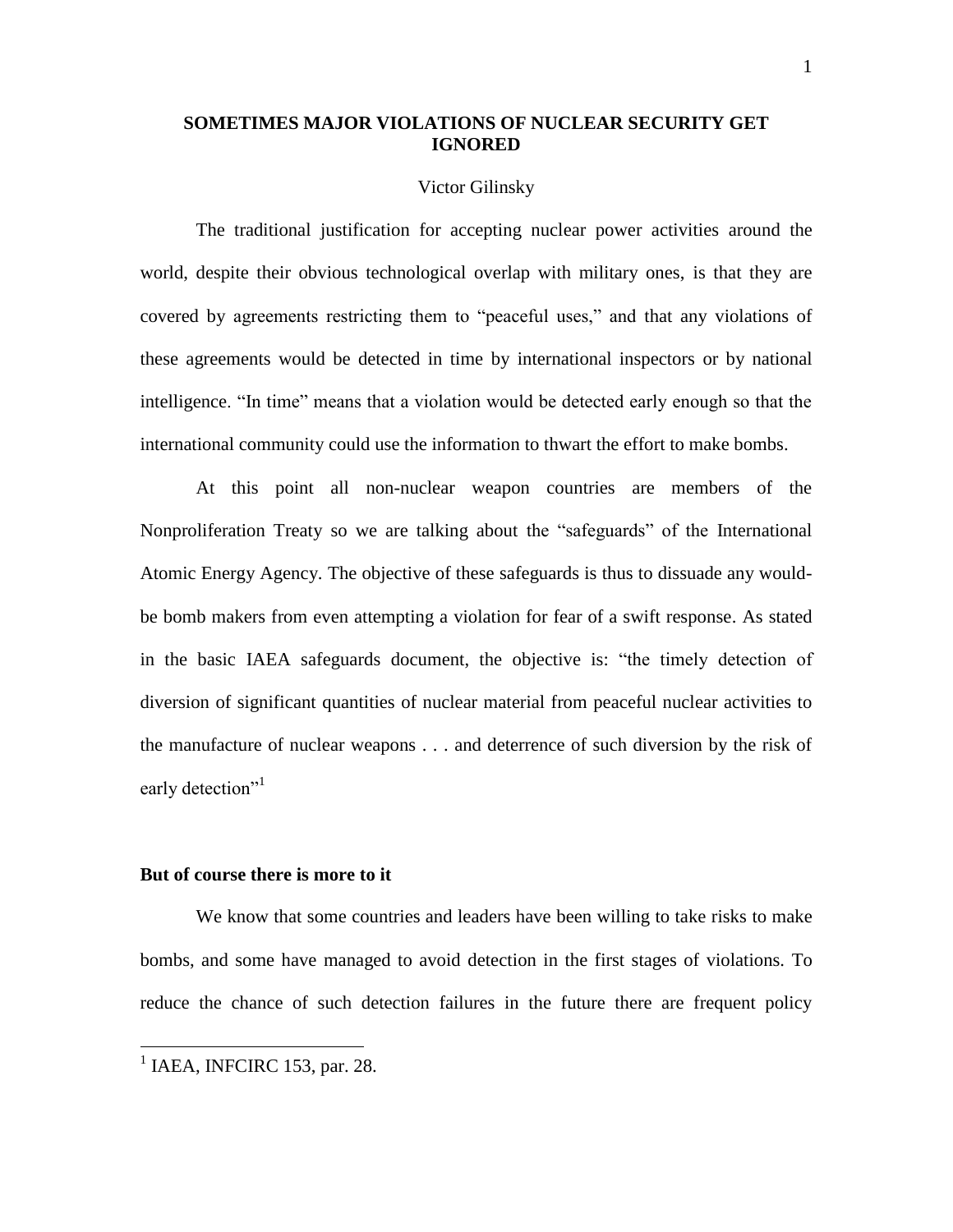suggestions that we spend more money on IAEA safeguards and on national intelligence to improve *detection.* Israel, India, and Pakistan never joined the NPT, but their bomb making involved violations of other nuclear-related agreements and understandings, and failures to detect these played a role in the ability of these countries to finesse international opprobrium.

But of course there is more to deterring violation of agreements than assuring detection. The IAEA's safeguards factsheet takes a realistic view—it says effectiveness in stifling proliferation as it relates to nuclear energy activities depends on three things: Awareness of all nuclear activities in the various countries (to eliminate the possibility of clandestine facilities), physical access for inspectors to check on materials, and the "will of the international community  $\ldots$  to take action.<sup>22</sup> All are important but the last, enforcement of the rules, is key, and it is the hardest to assure.

President Obama underlined the need for firm international enforcement of nuclear rules in his 2009 Prague speech: "We need real and immediate consequences for countries caught breaking the rules . . . Some countries will break the rules. That's why we need a structure in place that ensures when any nation does, they will face consequences.<sup>33</sup> He was talking about the NPT, but the suggestion applies more broadly to security agreements and laws and understandings with the three non-NPT states— India, Israel, and Pakistan.<sup>4</sup> The trouble is, even when solid information on violations is available early enough, the main countries on whose action international enforcement

<sup>&</sup>lt;sup>2</sup> http://www.iaea.org/Publications/Factsheets/English/S1\_Safeguards.pdf

<sup>&</sup>lt;sup>3</sup> http://www.whitehouse.gov/the\_press\_office/Remarks-By-President-Barack-Obama-In-Prague-As-Delivered.

 $4$  North Korea is in an ambiguous category. It announced its withdrawal from the Treaty in 2003. But as it did so while it was in violation of the Treaty it would be more consistent to regard it as a member in non-compliance.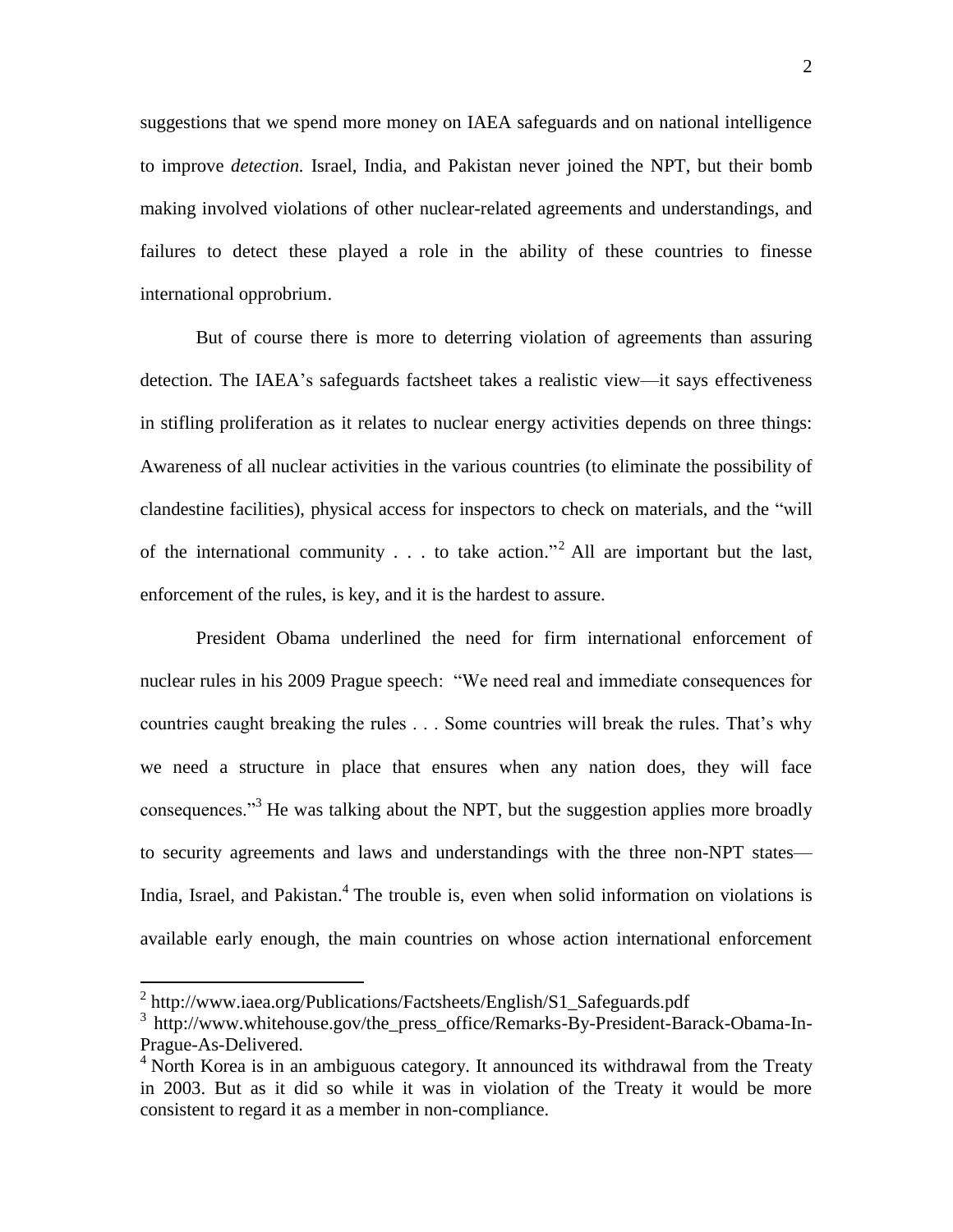depends are sometimes reluctant to take needed action. If they don't, however, if there is no sure and swift response, then there is also no sure deterrence for subsequent events.

### **The will to respond is not a sure thing**

 $\overline{a}$ 

It is a familiar phenomenon in ordinary life that a friend of a violator of the law, or even a victim, is reluctant to report a crime. It also happens on an international level in dealings between states. It is natural and understandable and difficult to rule out, however much it undermines the rule of law. It suggests therefore that the seemingly plausible theories on how international safeguards would work if we only had adequate intelligence are just that, theories, and cannot be entirely relied upon in practice.

The example I want to concentrate on is the failure of the United States to react to the theft by Israel of highly enriched uranium from a US plant in Apollo PA in the mid-1960s. Aside from being an abuse of what friendly countries expect of each other it was a flagrant violation of the US Atomic Energy Act that could have subjected the perpetrators to the death penalty. I will explain in some detail why the conclusion that the Israelis swiped the material is in the beyond-a-reasonable-doubt category.

In 2010 I co-authored a piece about the affair in the Bulletin of the Atomic Scientists that pointed strongly to Israel as the guilty party.<sup>5</sup> I got lots of email in response to the article, including from people who had held high positions in the nuclear world. No one ever wrote to me questioning the conclusion.

<sup>&</sup>lt;sup>5</sup> Victor Gilinsky and Roger Mattson, "Revisiting the NUMEC Affair," *The Bulletin of the Atomic Scientists*, March-April 2010. I draw mainly on this article for the history of the NUMEC episode.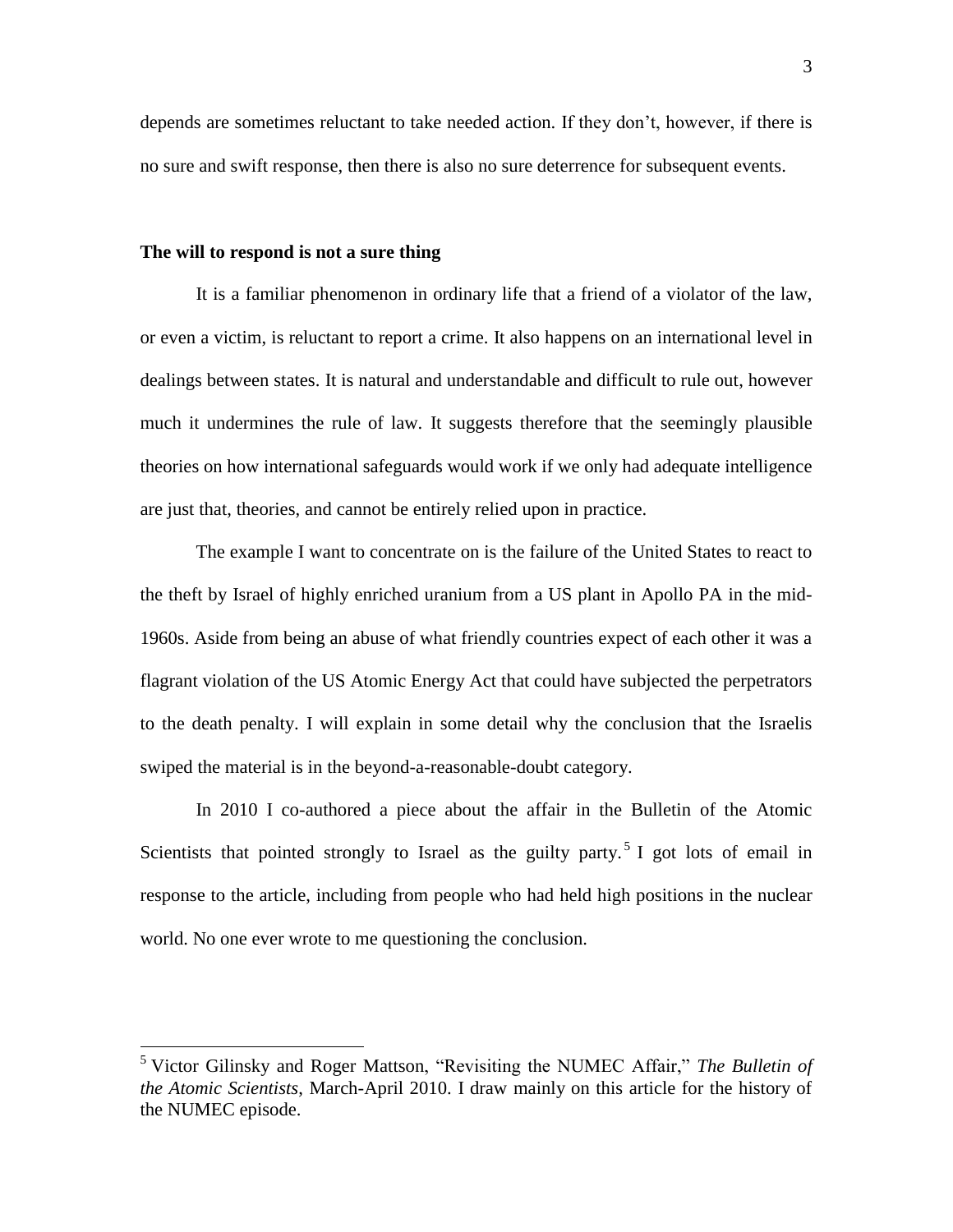The Apollo theft is not the only such case in which the United States ignored a grave proliferation-related violation by Israel. Perhaps the most important such case involved Israel's 1979 bomb tests off South Africa. 6 These tests violated Limited Test Ban Treaty, of which Israel is a party. But the story that fits best with the material accounting theme of this meeting is the event at Apollo.

#### **Feigning ignorance to avoid responding**

For obvious reasons—the strong support Israel has in domestic US politics—the country is a special case when it comes to any US governmental action. And so it is not surprising that the US government was not inclined to take tough action in response to the disappearance of HEU at Apollo. This policy of feigning ignorance about nuclear violations when it was inconvenient to mention them was not, however, restricted to Israel.

For different reasons, the United States also looked the other way at serious bomb-related violations in India, Pakistan, and North Korea:

When Congress started asking questions about possible US involvement after India's 1974 bomb, the State Department presented misleading heavy water accounting to make it appear there was no such involvement. In fact, India produced the plutonium for its bomb in its CIRUS reactor using US-supplied heavy water. The State Department never acknowledged that such use by India was a clear violation of the 1956 US-India heavy water contract, which restricted applications to "research into and the use atomic

 6 See the presentation by Leonard Weiss: http://iisdb.stanford.edu/evnts/7484/Weiss\_vela\_presentation\_12.10.12.pdf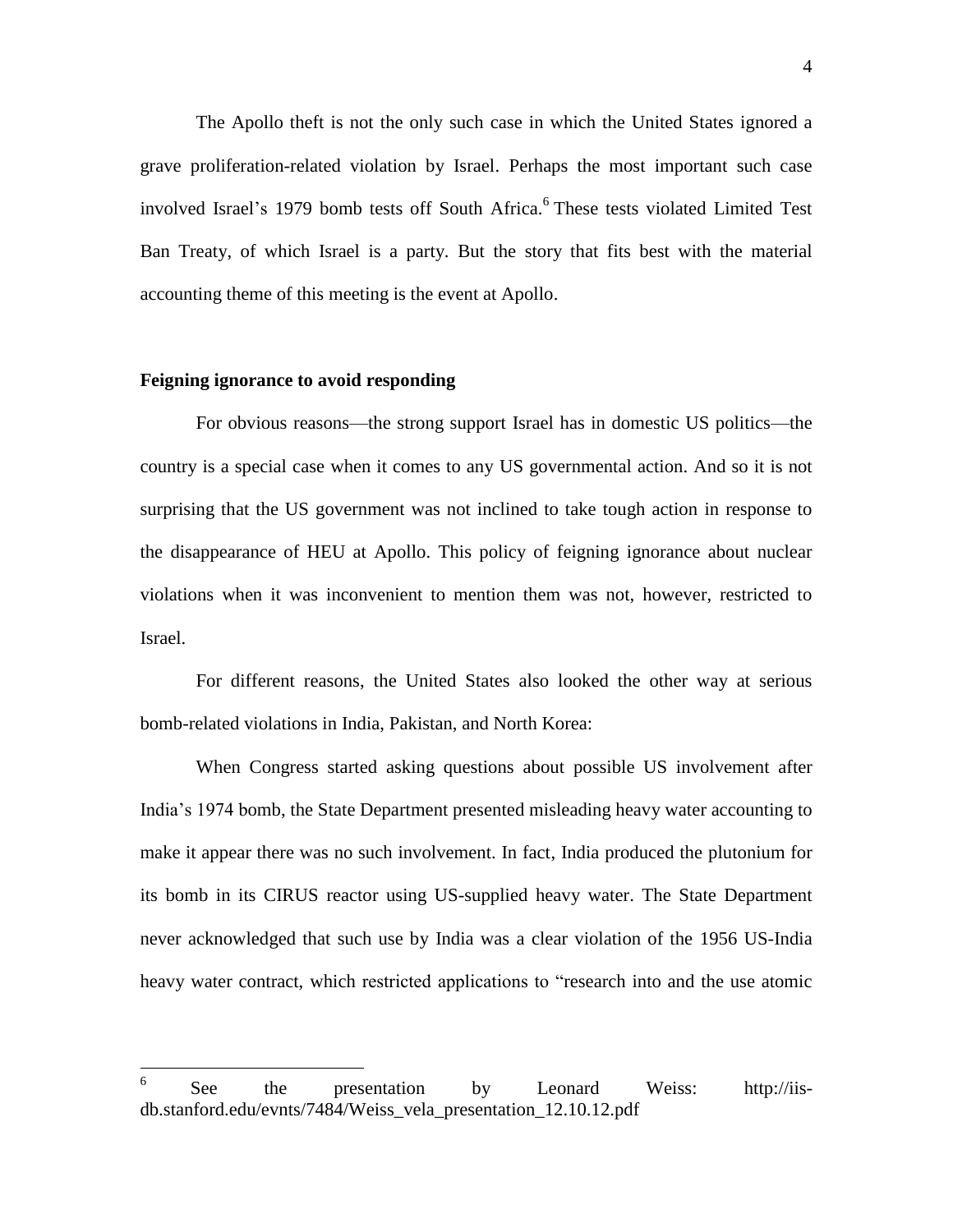energy for peaceful purposes."<sup>7</sup> India went on to stockpile CIRUS plutonium for weapons, and thus some fraction of its nuclear warheads use plutonium produced illegally with US heavy water. The United States has taken no notice of this.

Pakistan's nuclear weapons program was also a beneficiary, at a crucial time for it, of what might be called US benign neglect. The Executive Branch pretended ignorance of extent of Pakistan's HEU production in the 1980s, and maintained that position as long as it could in the face of facts, when the United States thought it needed Pakistani help to fight the Soviets in Afghanistan.

The case of North Korea was rather different in that its 1992 violation of its NPT responsibilities was public and obvious. Pyongyang refused to permit the IAEA inspectors to complete their check of the North's initial nuclear material declaration upon joining the Treaty. In particular, North Korea would not let the Agency inspect two waste sites to check whether the country had performed illicit reprocessing, which of course it had. North Korea threatened that if the IAEA insisted on the inspection, it would leave the Treaty altogether. US and other diplomats were afraid that a North Korean departure from the NPT would threaten the success of the upcoming 1995 NPT Review Conference at which the US hoped to make the Treaty permanent. And of course, if the North which had a small reactor and reprocessing plant and was building two other reactors left the Treaty if would be free to turn its facilities to military use. Adding to that was the constantly worrisome presence of thousands of North Korean artillery pieces trained on Seoul.

<sup>&</sup>lt;sup>7</sup>The contract is available at: http://www.nci.org/a/1956\_d20.htm.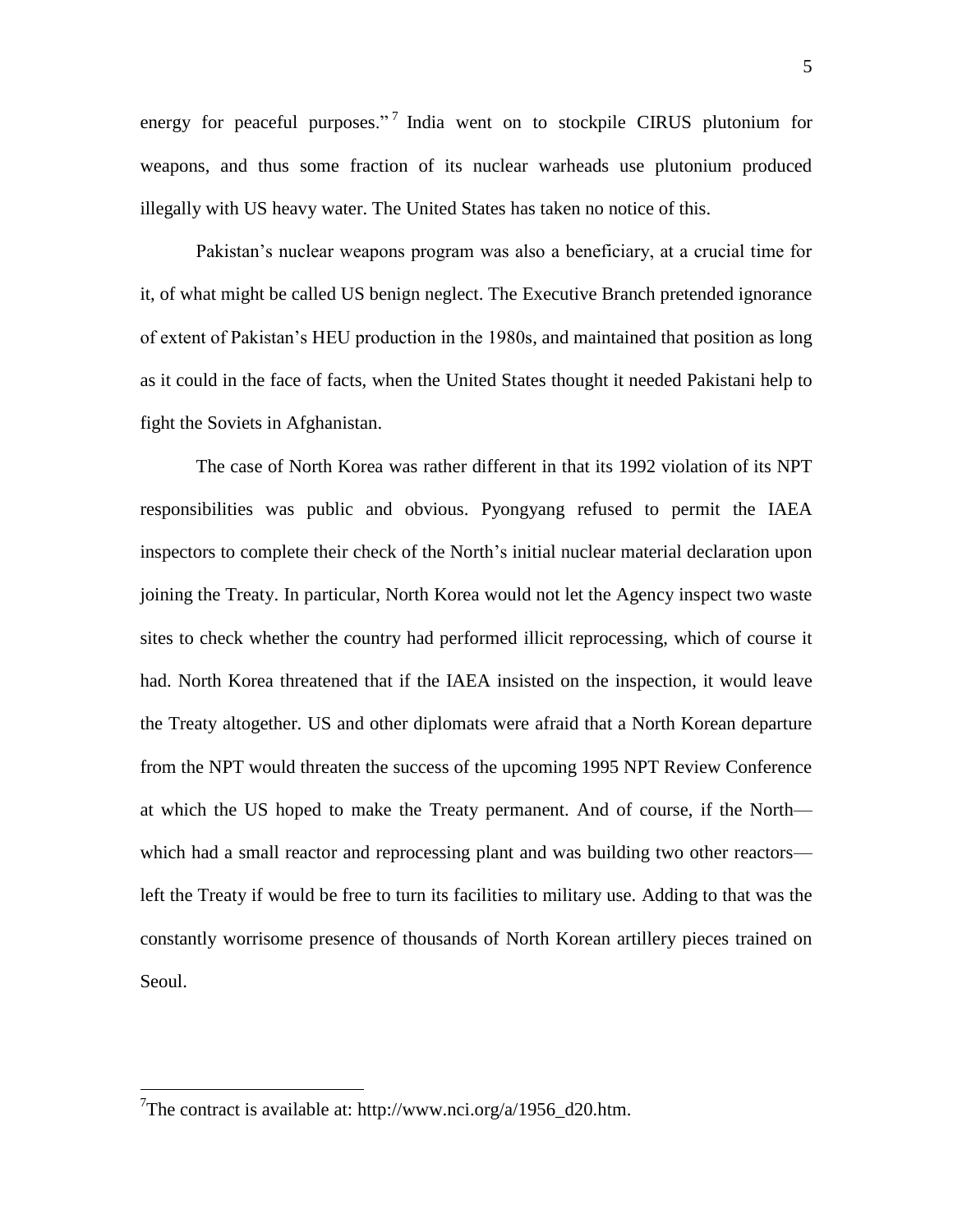The threats worked, and in 1994 instead of pressing for international sanctions against North Korea for its NPT violation, the United States offered it a very generous deal in return for staying in the Treaty. This deal, known as the Agreed Framework, included shielding the North from any NPT enforcement actions by postponing more or less indefinitely the disputed inspections.  $8 \text{ In addition, in return for stopping its two}$ nuclear construction projects, the United States offered the DPRK two large US-type light water reactors (to be built and paid for by the South Koreans and Japanese) and a generous supply of oil.  $9$  The deal fell apart at the start of the George W. Bush administration when, in a meeting with a US representative, the North Koreans admitted they had a secret uranium enrichment project.<sup>10</sup> A contributing factor was that it was becoming obvious the DPRK did not intend to allow the disputed inspections. The significant result, however, in terms of the NPT was that the violator's threats forced the United States and other major NPT members to back off.

### **Ignoring Israeli theft of HEU in 1960s**

To return to the principal subject of this note, in the mid-1960s the Apollo plant, which had been processing large quantities of HEU fuel for the US government, could not explain the loss of about 100 kg of HEU. The plant was operated by the Nuclear Materials and Equipment Corporation, which was known as NUMEC. The loss, and some of the circumstantial evidence known at the time connecting NUMEC's owners

 8 The IAEA circulated a copy of the Agreed Framework: http://www.iaea.org/Publications/Documents/Infcircs/Others/infcirc457.pdf <sup>9</sup> Ironically, the plutonium production capacity of the proposed two LWRs to replace North Korea's indigenous ones was considerably greater than that of all the indigenous reactors North Korea planned to build.

 $10$  Or appeared to. There is some dispute over the correct translation of what they said.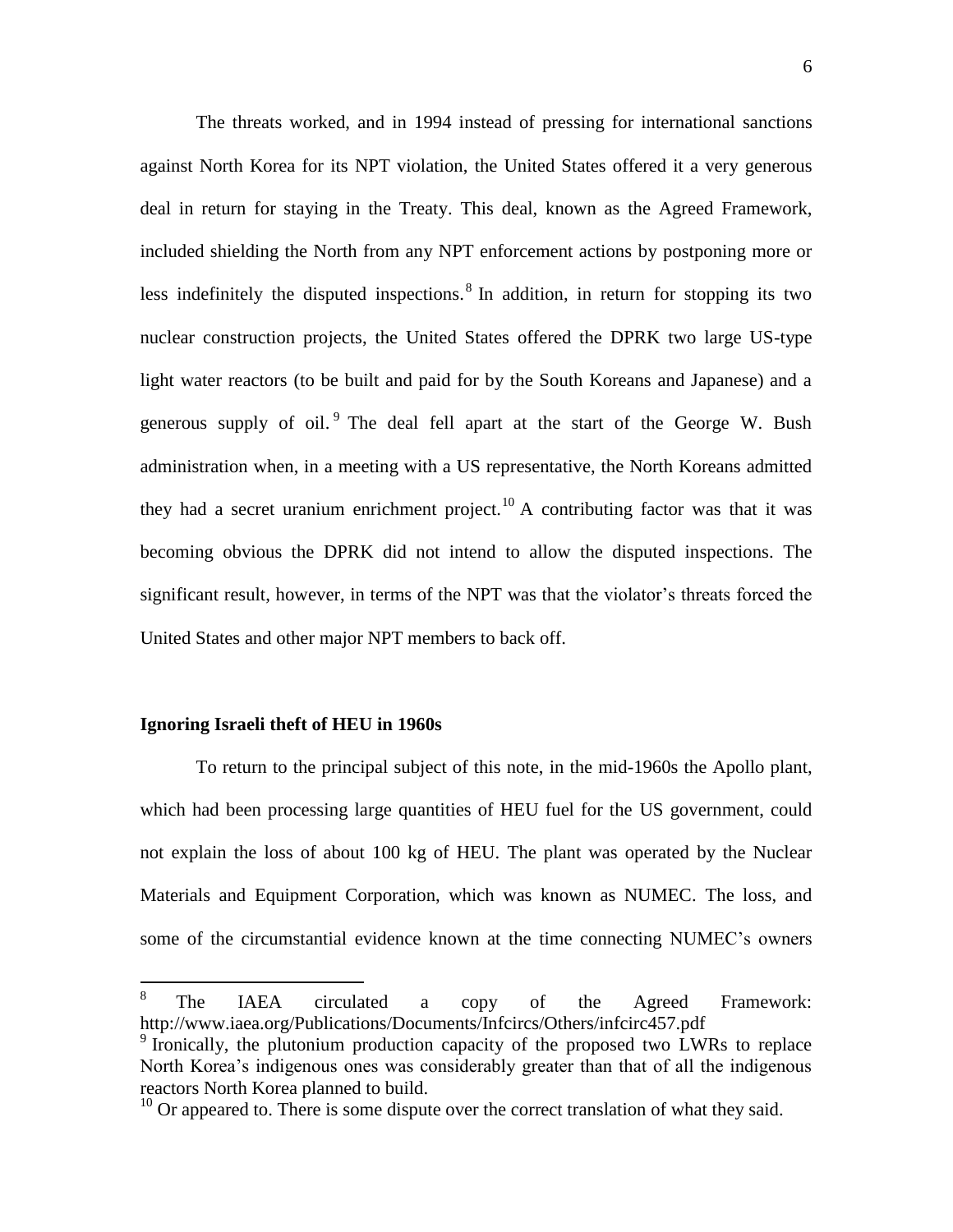with Israel, caused considerable consternation within the Atomic Energy Commission, the agency that licensed the activity. Difficult as it is to believe the loss was never investigated in a comprehensive way by the AEC or the FBI, which had responsibility for investigating criminal violations of the Atomic Energy Act. The CIA, on a separate and independent track, took an interest in the case as it related to the interest in Israel's secret nuclear weapons program, and came to believe the missing HEU ended up in Israel.

The whole affair was enveloped in secrecy and, while there was some reporting in the press, the key documents did not, and have not, seen the light of day. At least four presidents—Lyndon Johnson, Richard Nixon, Gerald Ford, and Jimmy Carter—were aware of the case and kept it under wraps, and it has stayed that way.<sup>11</sup>

#### **What does "could not explain" mean?**

 $\overline{a}$ 

A word is in order on what it means that the loss of HEU "could not be explained." (The usual term of art is "material unaccounted for.") The Apollo plant's overall loss of HEU during material processing was in fact much larger than the approximately 100 kilograms reported in 1965. The plant and AEC understood that there were certain natural loss mechanisms—including escaping gases, fluids, material stuck to piping and equipment, etc., which were estimated and subtracted from the total loss. As they were both interested in minimizing the announced losses we can be sure both NUMEC and the AEC assigned generous amounts to these loss pathways in the original

 $11$  The government's response to the possibility of a major violation of US security and law recalls the reaction of the Bishop of Worcester's wife upon hearing that man descended from the apes: "My dear, let us hope that is not true, but if it is, let us pray that it will not become generally known."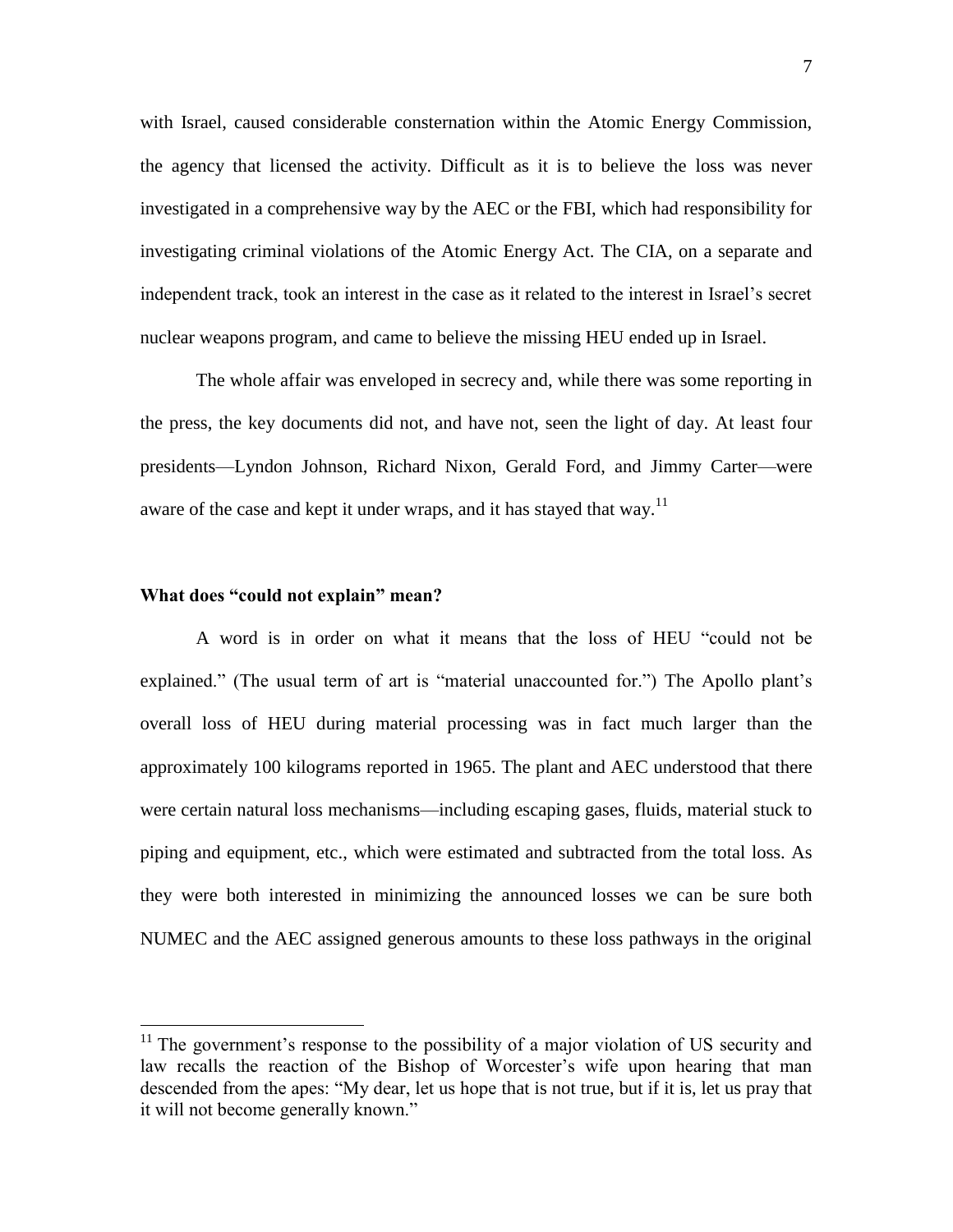inventories. The unexplained loss was what remained after all these possible process losses had been subtracted from the overall loss.

Over the couple of years after 1965 another 100 kg loss could not be explained, so there remained in all about 200 kg total unexplained. Unexplained losses were common in the industry but NUMEC's losses were an unusually high percentage of the throughput so long as the original NUMEC management operated the plant (which continued for a time after the plant was sold to Atlantic Richfield in 1967). DOE's 2001 report stated that Apollo's cumulative HEU loss from the start of operations in 1957 through 1968 was 269 kilograms of uranium 235, including the approximately 100 kilograms that were found to be missing in 1965. It also reported that only 76 kilograms were unaccounted for in the period from January 1969 unti11978, including the eight years that B&W ran the operation, during which the plant's HEU "throughput" increased substantially. Records from the time indicate that losses of HEU in the 10 years of operation through 1968 exceeded 2 percent of HEU throughput while losses in the 10 years after 1968 were less than 0.2 percent of throughput.

But there was more than material accounting to the concern that the missing material was stolen.

#### **Was the material eventually found?**

I have first to clear away the oft-repeated claim that the missing "100 kg" of HEU was recovered when the Apollo plant was taken apart. Seymour Hersh in *The Samson Option* wrote that the missing "100 kg" HEU was recovered when the Apollo plant was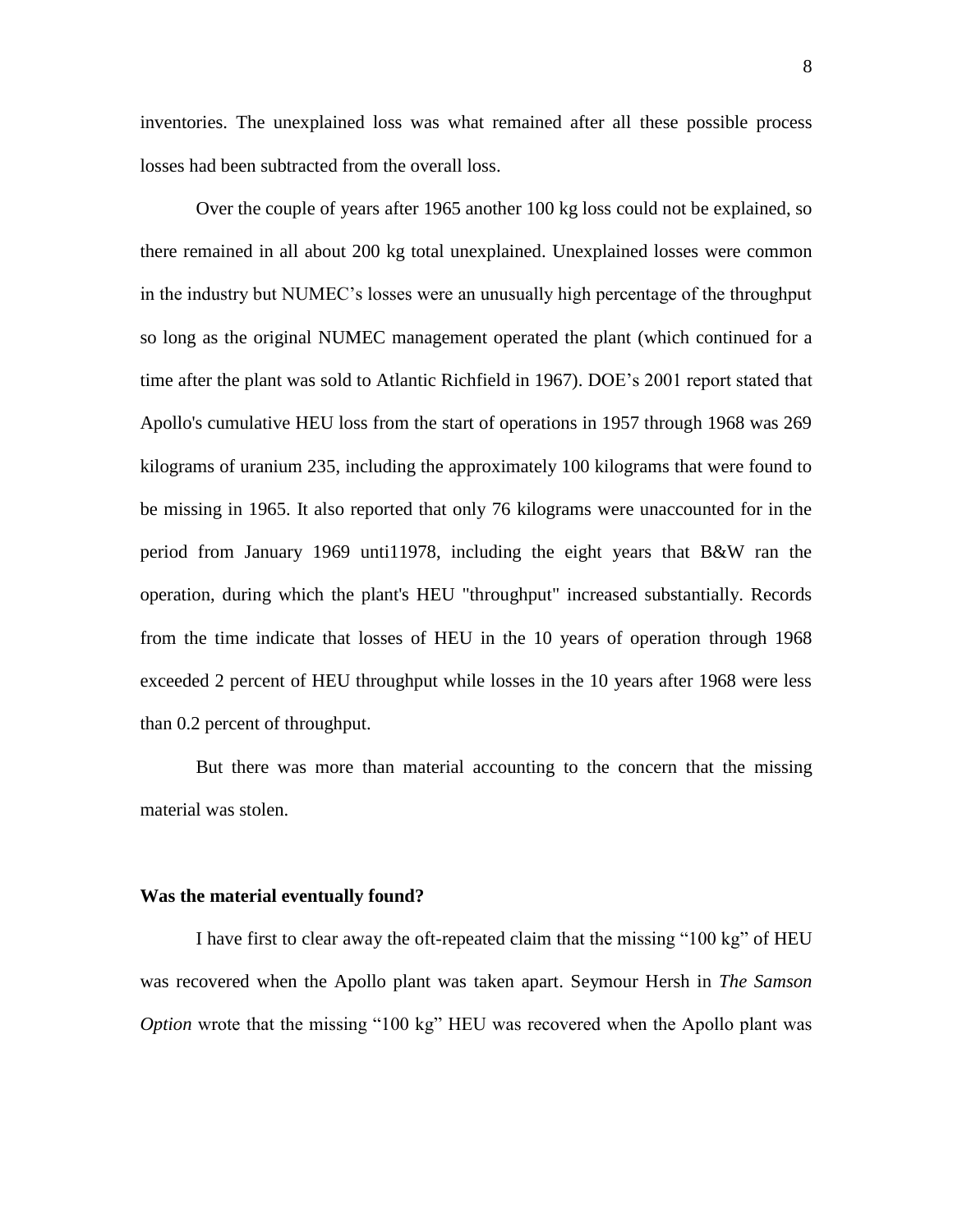taken apart. <sup>12</sup> Beginning in 1978, Babcock &Wilcox, which bought the plant from Atlantic Richfield, did carefully dismantle Apollo, recovering HEU containing 95 kilograms of uranium 235 from equipment and structures, and estimating that another 31 kilograms was left unrecovered in the concrete floor and walls, for a sum of 126 kilograms.

But the cumulative "material unaccounted for"—the unexplained missing amountfor the entire period of HEU operations at Apollo was by then over 450 kilograms. After subtracting the amount found during the dismantling that left over 300 kilograms as the cumulative amount of HEU still unaccounted for. Most of this stemmed from the NUMEC era.

But the cumulative "material unaccounted for"--the unexplained missing amountfor the entire 1957-78 period of HEU operations at Apollo was 463 kilograms. That leaves 337 kilograms as the cumulative amount of HEU still unaccounted for--more than three times the amount unaccounted for in the 1965 inventory. In other words, the fact that about 100 kilograms of uranium-235 in the form of HEU was found during post-1978 decommissioning does not bear on whether the 100 kilograms that AEC could not account for in 1965 inventory, or the larger amount that went missing during the 1966-68 period, was diverted.

In fact, some or all of the material recovered during dismantling may have already been in the "accounted for" category, that is, already included in the normal industrial loss category. That would already have been subtracted from the total loss and it made no

<sup>&</sup>lt;sup>12</sup> Seymour Hersh, *The Samson Option* (1993). I find the chapter on the Apollo case strange and at odds with the rest of Hersh's book, which is a tough-minded exposé of Israel's nuclear weapons program, and also at odds with Hersh's usual investigatory approach.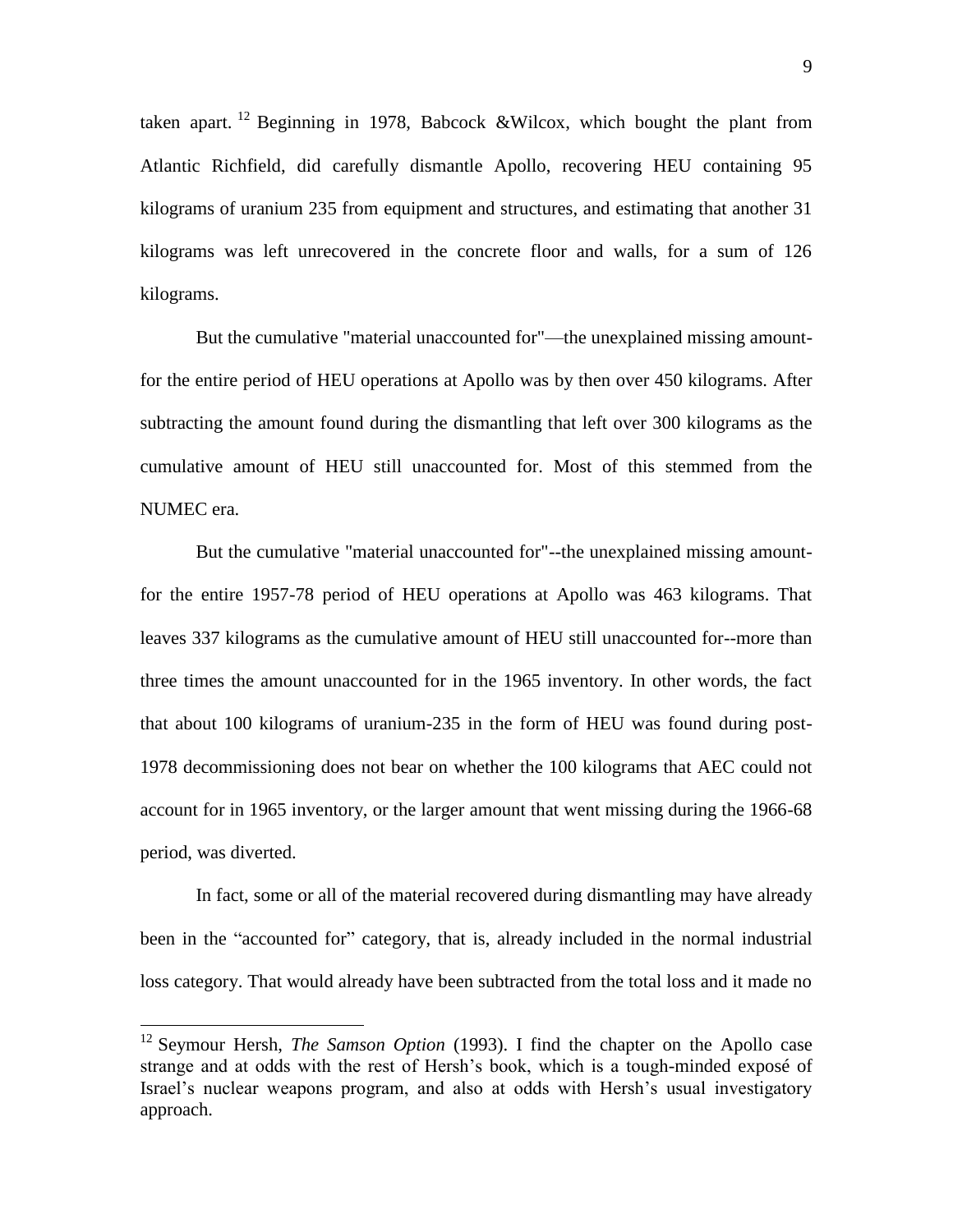sense to subtract it again. In any case, the conclusion stands that: *The found 100 kilograms does not bear on whether there was a diversion*.

#### **Reasons to believe Israel swiped HEU**

Which brings us to the various elements of circumstantial evidence that the unusually high *unexplained* HEU losses while under NUMEC management point to thefts by Israel.

The potentially most dispositive evidence is the reported CIA claim that around 1968 it obtained environmental samples in Israel of HEU that match the HEU output of the Portsmouth uranium enrichment plant. Portsmouth produced fuel of higher enrichment than any other enrichment plant in the world. If the environmental samples taken in Israel were significant enough to identify this ultra-high enrichment, it would be a firm indication that the missing NUMEC HEU ended up in Israel. It was apparently this data that convinced the CIA that its earlier suspicions about NUMEC were correct. The problem from our point of view is that the basic documents remain highly classified and all we have are various reported conversations about the environmental samples that made it into the public domain. In any event, the CIA's conclusions drew attention to NUMEC.

The NUMEC plant was owned and managed by a group with close Israeli ties. The company president, Zalman Shapiro, met frequently with Israeli scientific attachés, who were obviously intelligence agents, and he gave evasive and contradictory responses about these meetings. He also visited Israel frequently. He admitted meeting with the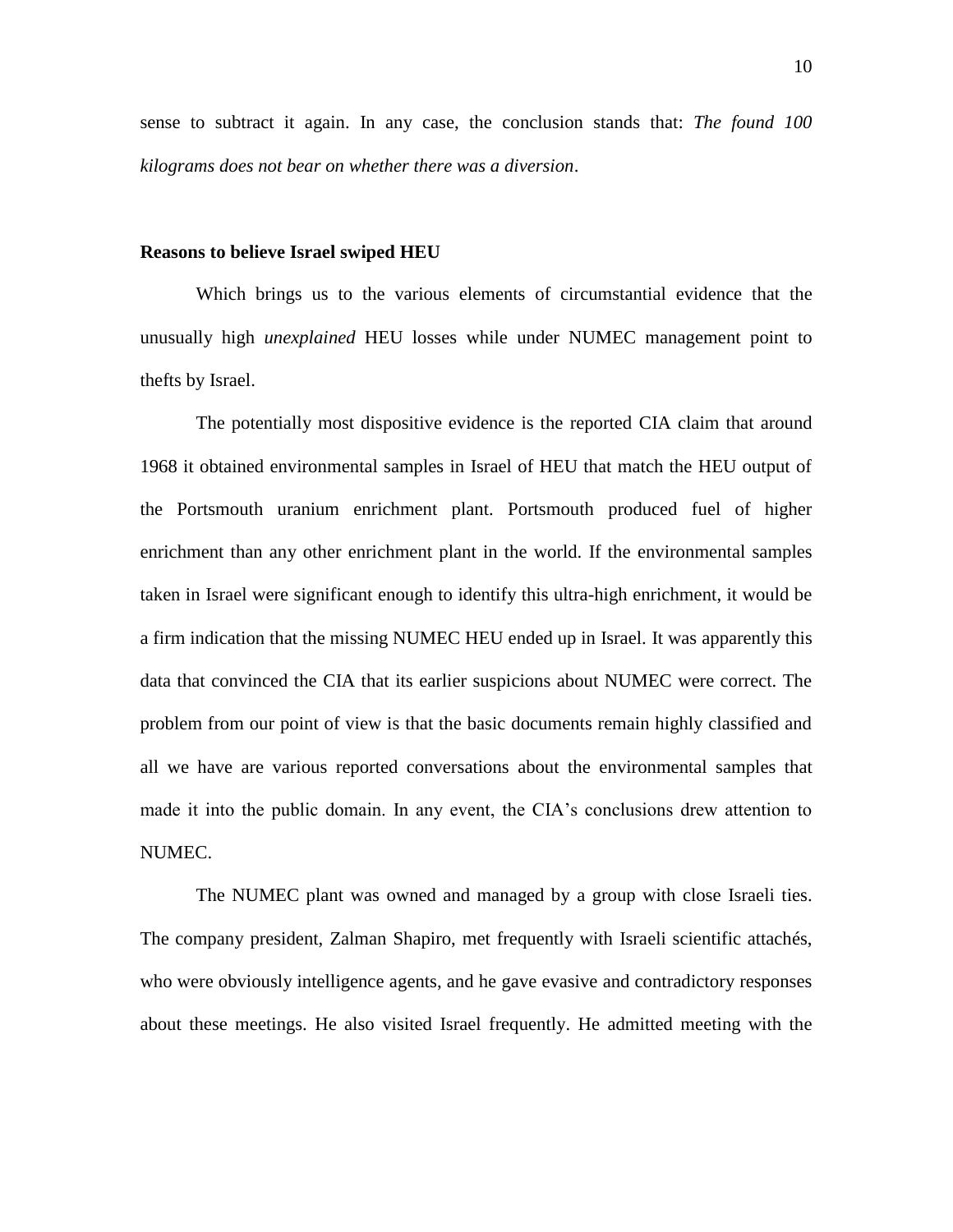head of Israeli military intelligence and knowing the head of LAKAM, the secret scientific intelligence agency that conducted daring operations.<sup>13</sup>

Israeli intelligence was obviously aware of the opportunities NUMEC's loose material accounting offered to snatch HEU for Israel's weapons program. During the early to mid-1960s Israel did not yet have plutonium from its Dimona reactor. HEU would have been a highly sought after commodity. It was of course a nuclear explosive and could be used in warheads. It could also serve as driver fuel to increase the power of the Dimona reactor and thus increase plutonium production. Israeli intelligence, and especially LAKAM, had a stop-at-nothing approach to further Israel's nuclear weapons program, it did not let opportunities slip, and was accustomed to taking big risks.

One might at first think that however daring the Israelis would hesitate to run an illegal diversion of HEU at NUMEC because of the obvious risks. That thought should have been put aside after the elaborate Jonathan Pollard spying operation during the mid-1980s in the course of which Israel stole and copied, in a specially outfitted house in

<sup>&</sup>lt;sup>13</sup>Wikipedia has the following entry: "Lekem, (also pronounced 'Lakam') an acronym for ha-Lishka le-Kishrei Mada (Hebrew: הלשכה לקשרי, Bureau of Scientific Relations), was an [Israeli](http://en.wikipedia.org/wiki/Israel) intelligence agency headed by spy-master Benjamin Blumberg (1957-1981), and by spy-master Rafi Eitan (1981-1986). It collected scientific and technical intelligence abroad from both open and covert sources, particularly for Israel's nuclear program."

The Office was originally set up to provide security for Dimona. Among other things it organized the successful deception of American official "visitors" who were supposed, in line with a US-Israeli agreement, to check on whether the reactor was part of a weapons program. Blumberg expanded into intelligence, putting his attachés in Israeli embassies, and then into procurement, including "stunningly innovative missions to acquire materials for Israel's secret weapon.‖ Dan Raviv and Yossi Melman, *Spies Against Armageddon* (2012), p. 147.é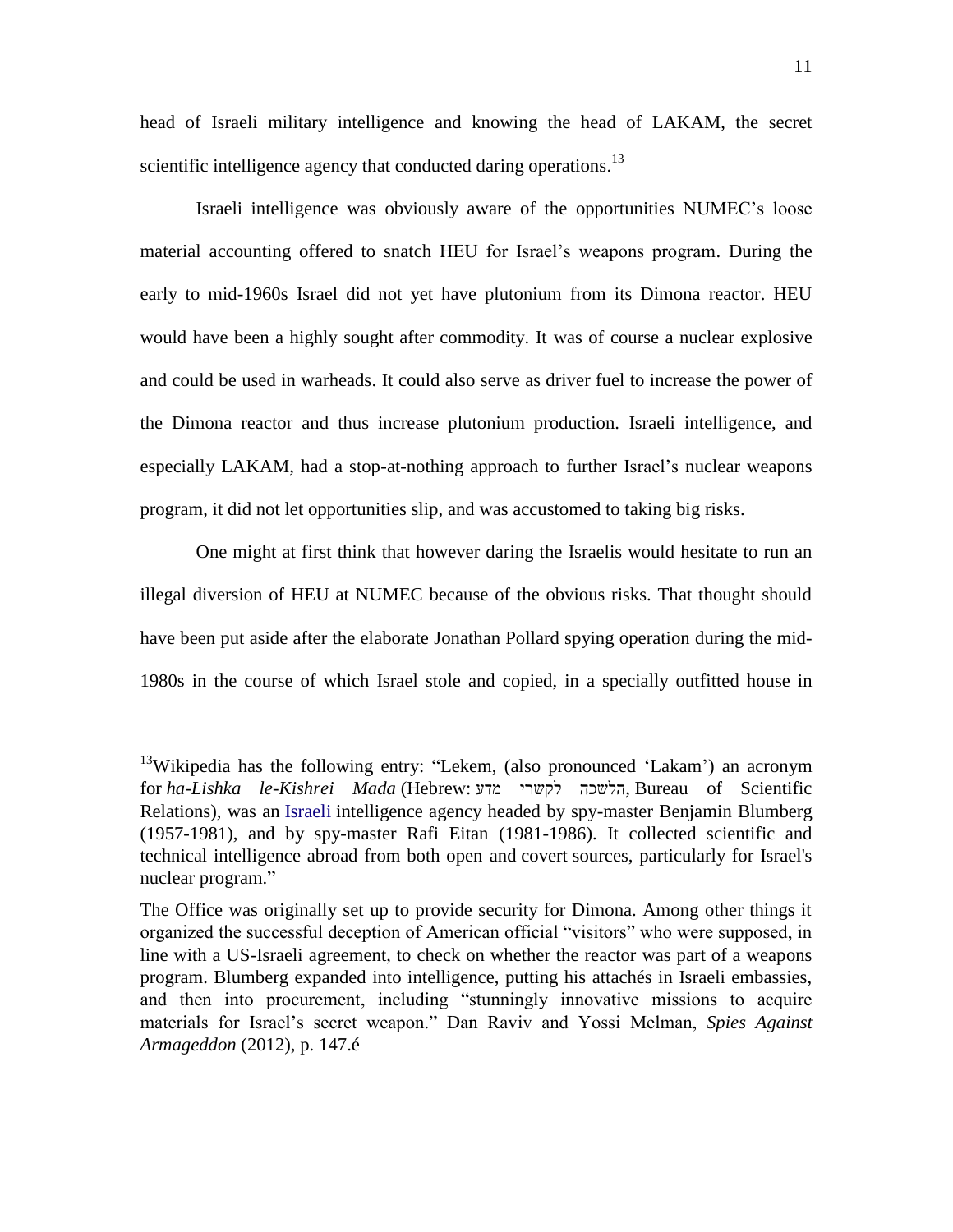Potomac MD thousands of highly classified U.S. intelligence documents. The Israelis then did not cooperate with the US investigation of the case.

In a book about the Pollard operation, Wolf Blitzer wrote: ". . . a widely held attitude among Israeli officials that Israel can get away with the most outrageous things. There is a notion among many Israelis that their American counterparts are not too bright, that they can be 'handled' thanks partially to the pro-Israel lobby's clout in Congress."<sup>14</sup>

NUMEC was a commercial agent for Israeli government agencies. It also was in a partnership with Israelis ostensibly to develop technology to irradiate fruit to eliminate insects. The partnership was called ISORAD, and the small board at the Israeli end included the chairman of the Israeli Atomic Energy Commission, almost all of whose effort was devoted to weapons. Under the ISORAD rubric, NUMEC sent large shipments to Israel.

These were large enough to cover shipments of illicit HEU. At the time there were no government controls over such shipments. Nor did the AEC keep track of the amounts of nuclear materials exported; it relied on commercial firms to maintain their records. According to an FBI interview reports, NUMEC delivered a 600-pound package, listed as containing neutron sources, to El Al Airlines in December 1963. The AEC's 1965 inventory showed that more HEU went missing from the Apollo plant in 1963 than any other year. $15$ 

<sup>14</sup>Wolf Blitzer, *Territory of Lies* (1989).

 $15$  The AEC inventory results are in a report written by S.T.C. McDowell, assistant director for control, AEC Division of Nuclear Materials Management, "Report of Survey: Control Over Enriched Uranium, Nuclear Materials & Equipment Corp., Apollo, Pennsylvania, Division of Nuclear Materials Management, Nuclear Materials Management Survey Number DNMM-53,"April 6,1966. The report can be found in the Benjamin Loeb papers in the Library of Congress. Loeb assisted former AEC Chairman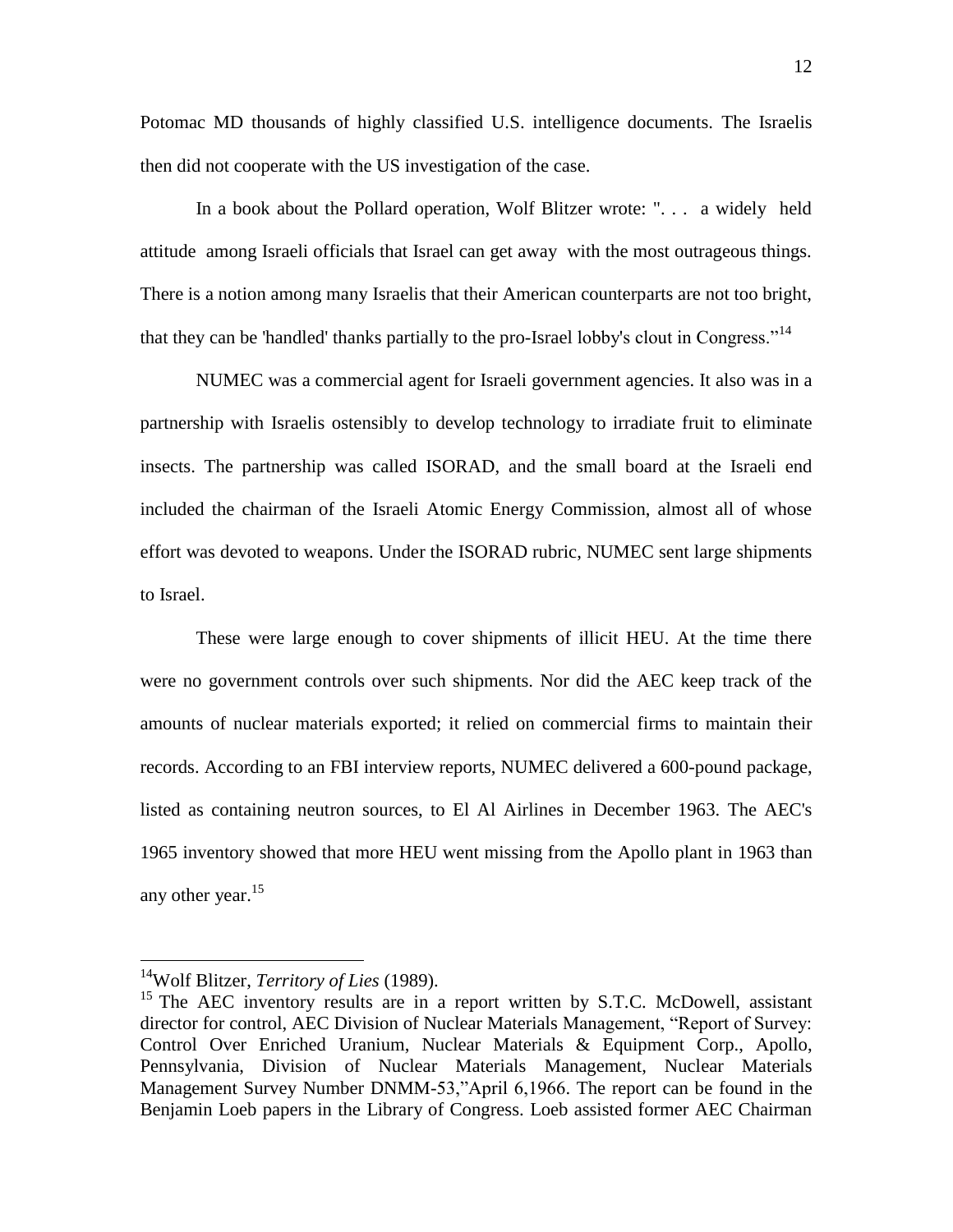Former NUMEC employees also told FBI agents about strange truck shipments in the 1960s that went directly to Israeli ships docked in the New York area. One recalled an unusual truck loading what looked to be HEU containers from the plant one night in 1965 or 1966. He said that an armed guard ordered him to leave the area. Others claimed to have been threatened by NUMEC managers to keep quiet about what they saw at the loading docks. It's difficult at this point to assess these accounts. The FBI does not appear to have followed up, which is significant example of how obvious violations sometimes get handled in a politically charged case.

Of all of the various aspects of the Apollo affair, the one I find the most intriguing involved the 1968 visit to the plant of high-level Israeli agents, men used to running complex illegal operations, with false identities.

# **Israeli Quartet 1968<sup>16</sup>**

 $\overline{a}$ 

In September 1968 four Israeli visitors arrived at Apollo, supposedly to discuss small plutonium 238 power sources NUMEC was developing.<sup>17</sup> NUMEC had to get AEC permission for the foreign quartet to visit the Apollo facility and so had to identify them. Their guide was Avraham Hermoni, scientific counselor at the Israeli Embassy in Washington, and a frequent visitor to NUMEC. The others were listed as Rafael Eitan,

Seaborg in writing his biographical accounts.

<sup>&</sup>lt;sup>16</sup> Taken from the Gilinsky-Mattson Bulletin article. The information on the names of the Israeli quartet comes from AEC and FBI documents in the Benjamin Loeb papers. Identifying all four was another matter. the Benjamin Loeb papers in the Library of Congress. Loeb assisted former AEC Chairman Seaborg in writing his biographical accounts.

 $17$  Plutonium 238 power sources are used in pacemakers, for example. The Israeli visitors were supposedly interested in power sources for use in security fences for Israeli water systems.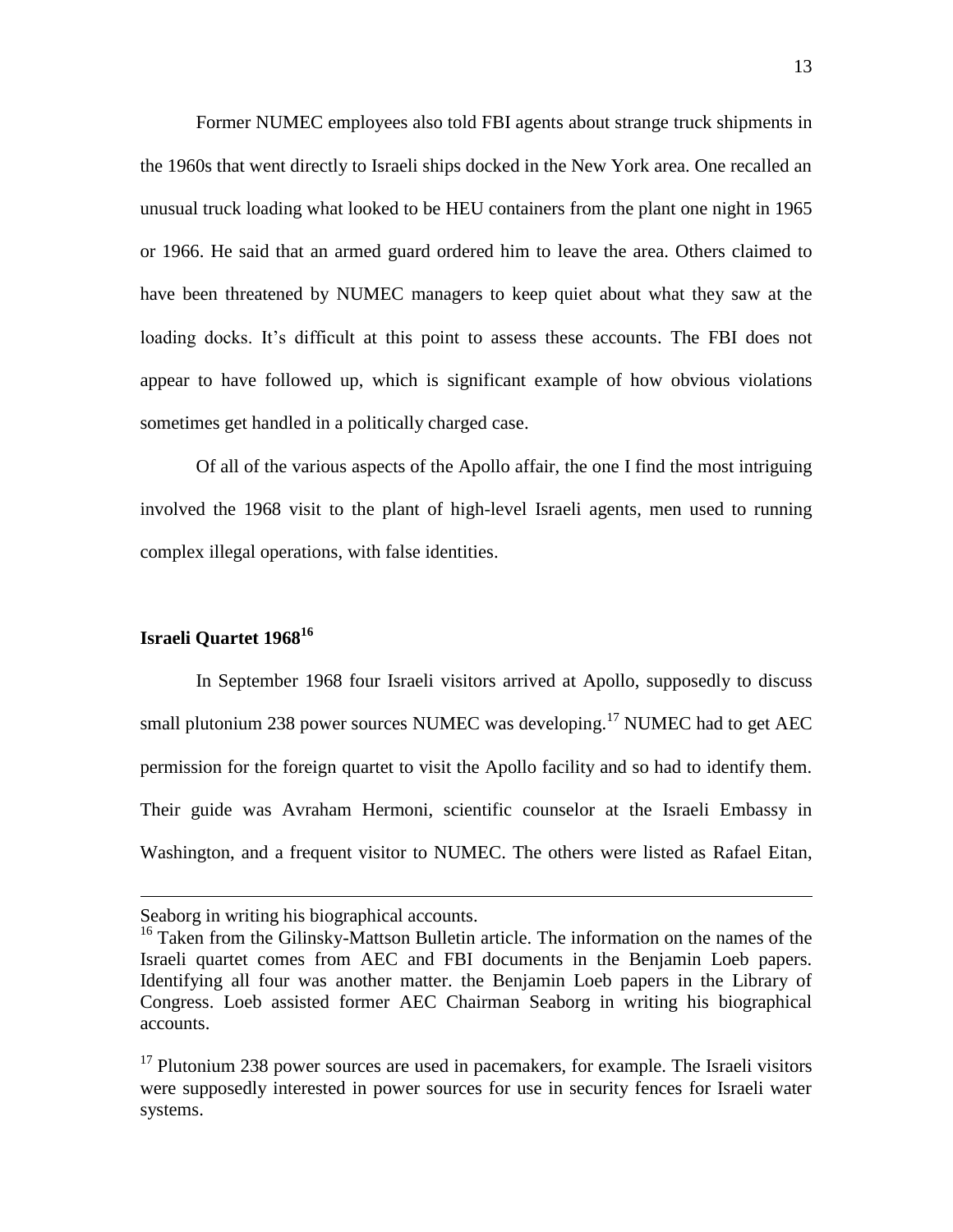"chemist, Ministry of Defense, Israel;" Avraham Bendor, "Department of Electronics, Israel; and Ephraim Biegun, "Department of Electronics, Israel."

Hermoni identified himself correctly. But no one in the AEC security apparatus seemed to know that he had been technical director of Israel's nuclear bomb project at RAFAEL, Israel's armament development authority. As scientific counselor, he surely reported to LAKAM.

The others falsified their affiliations. Eitan was not a chemist; he was a high-level, highly experienced Mossad agent who headed the team that captured Adolf Eichmann in Argentina in 1960. In later years, Eitan became an adviser to Prime Minister Begin and in 1983 took charge of LAKAM, the scientific intelligence agency, in which role he ran the Pollard spying operation in the 1980s.

No one seems to have asked what a top intelligence operative like Eitan was doing at the Apollo plant in 1968 or why he lied about his affiliations. <sup>18</sup> It is impossible to believe that the president of NUMEC, who had very close Israeli ties, including ties at the top level of Israeli intelligence, did not know Eitan's identity. Yet NUMEC passed on the false information to the AEC.

With Eitan was Avraham Bendor, who was not affiliated with a Department of Electronics. There was no Department of Electronics. His real name in Israel was Shalom (Bendor was his name before he immigrated to Israel). He was a long-time Shabak agent,

<sup>&</sup>lt;sup>18</sup>In a June 2010 Foreign Policy Association blog columnist William Sweet described the evidence on this as "darkly hilarious–for example, reports of visits to the NUMEC plant by the likes of the top Mossad agent who had managed the kidnapping of Eichmann in Argentina, now pretending that he was a mere member of a trade delegation, as U.S. officials looked the other way.‖ http://foreignpolicyblogs.com/2010/06/04/whats-historyand-whats-not/: He also said he believed the 2010 *Bulletin* article by Mattson and me proved the case for Israeli theft "beyond any reasonable doubt."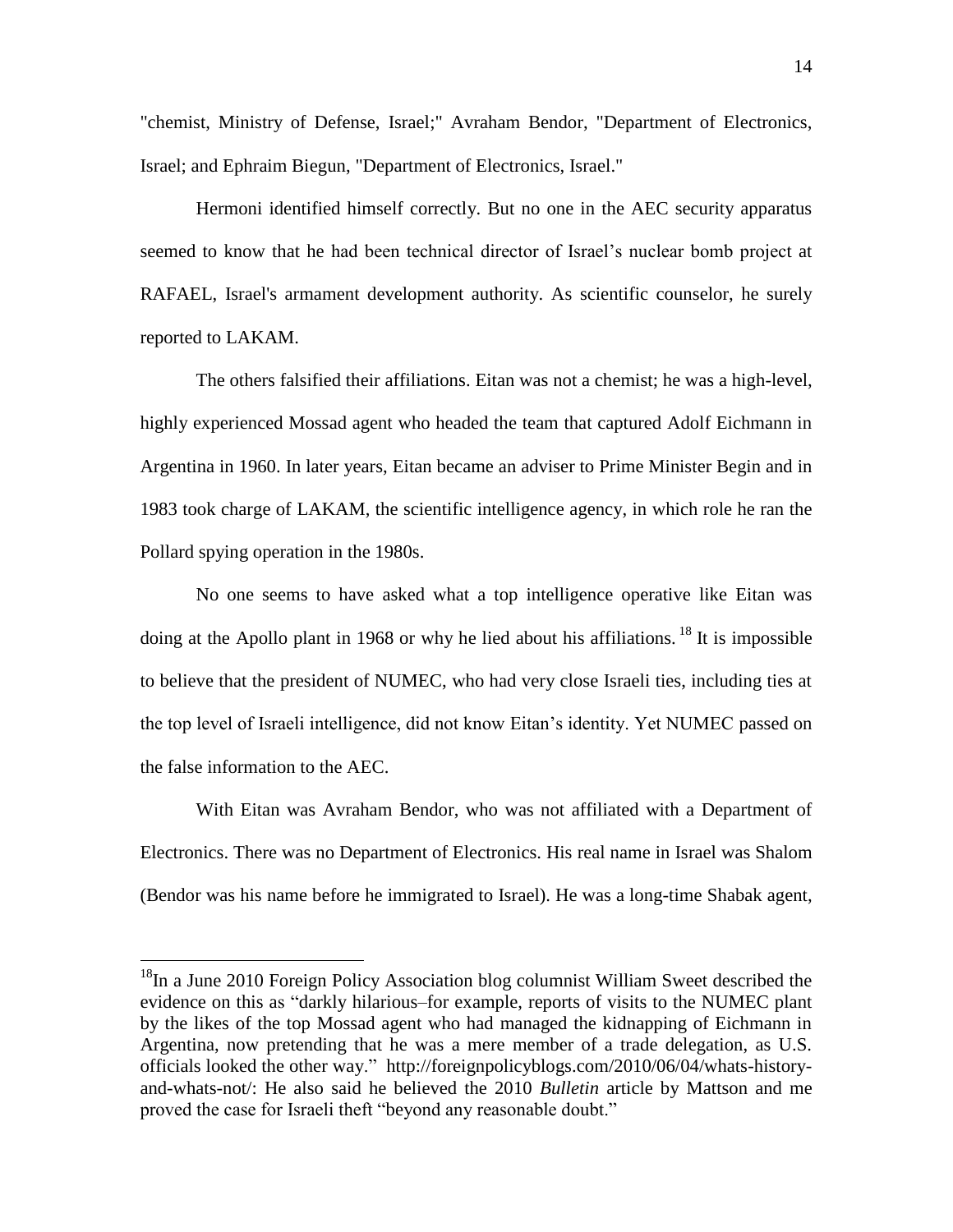and served as Eitan's right-hand man in Eichmann's capture, in charge of logistics, that is, getting Eichmann from a safe house past airport guards onto an Israeli plane. He became the head of Shabak in 1981, but was forced to retire in 1986 after he ordered, and then covered up, the deaths of two Palestinian prisoners, in short, a tough character.<sup>19</sup> He was not exactly the kind of person you would send to evaluate plutonium batteries, the supposed purpose of the mission to Apollo, but he would be the right man for figuring out how to move material offsite.

The third man, Avraham Biegun, was the head of the Mossad's Technical Department.<sup>20</sup>

Hermoni of course knew the trio's real identities, which meant that he, as an accredited Israeli diplomat, not only participated in, but more likely orchestrated the lie to US authorities. There is no indication that anyone in AEC security grasped who these visitors really were.

# **How could this be ignored?**

 $\overline{a}$ 

It would be natural to assume that all these events have been thoroughly investigated by the AEC, the FBI, Congressional committees, the White House, and the CIA. In fact, difficult as it is to believe, as we shall see, they were not. What is interesting for our purposes are the multiple ways in which bureaucratic politics, domestic politics in

 $19$  Shalom discusses his tenure at Shabak, including the episode that led to his departure, in the recent Israeli movie, *Gatekeepers*.

 $20$  A June 2010 article by columnist William Sweet on the Foreign Policy Association blog stated: "In the March-April issue of The Bulletin of the Atomic Scientists, Victor Gilinsky and Roger J. Mattson prove the assertion beyond any reasonable doubt, I believe, ..." http://foreignpolicyblogs.com/2010/06/04/whats-history-and-whats-not/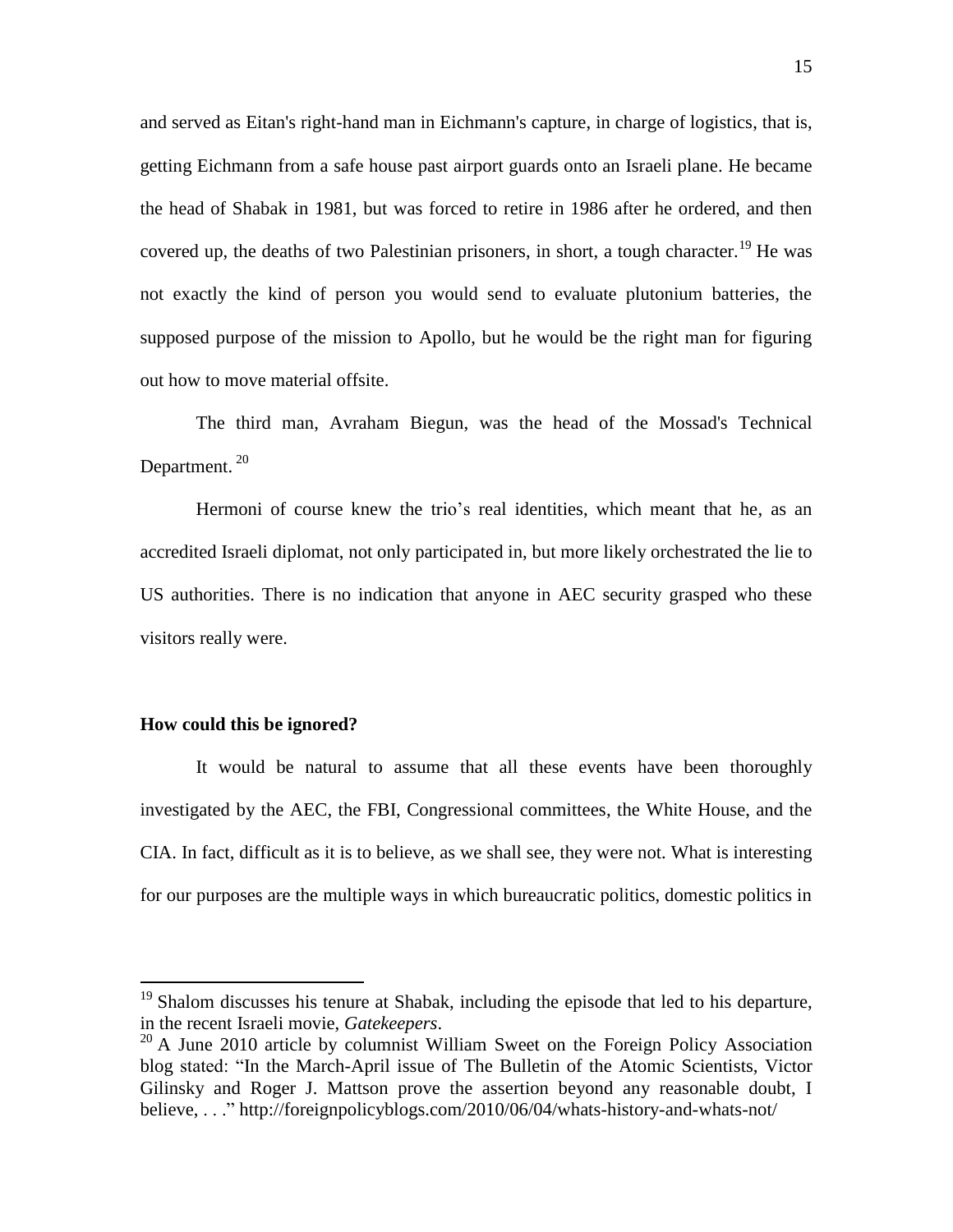general, and international interests combine to submerge information about issues of genuine national security importance in relation to nuclear proliferation.

After the 1965 discovery that the loss of a large amount of HEU at NUMEC could not be explained, the main concern of the AEC commissioners, led by Chairman Glenn Seaborg, was not that someone made off with it, but that if the matter became public it would bring criticism of its overall nuclear power program. The AEC was in an embarrassing fix because it hadn't been doing its job. It had assumed that private firms working with HEU would minimize losses because of the intrinsic value of the material. The Commission licensed exports but did not keep track of what got sent. It had never imagined that material could be stolen and sent abroad.

What it now feared most was the reaction of the members of the powerful Joint Committee on Atomic Energy, the AEC's congressional oversight committee and the ones who really ran the agency.

An AEC team questioned NUMEC employees. But the AEC General Counsel attorney in charge made sure they did not take any written statements and or pursued any indication of illegal activity. The commissioners and staff rallied around a story line that dismissed the possibility of any criminality.

This position was essential to talking the FBI out of entering the case, because the FBI was charged with investigating criminal violations of the Atomic Energy Act. As it turned out, the FBI Washington Office, for its own bureaucratic reasons, did not seem to be eager to get involved, perhaps because it saw material accounting as a technical issue in which it lacked competence. In any case, the FBI focused on the question whether, in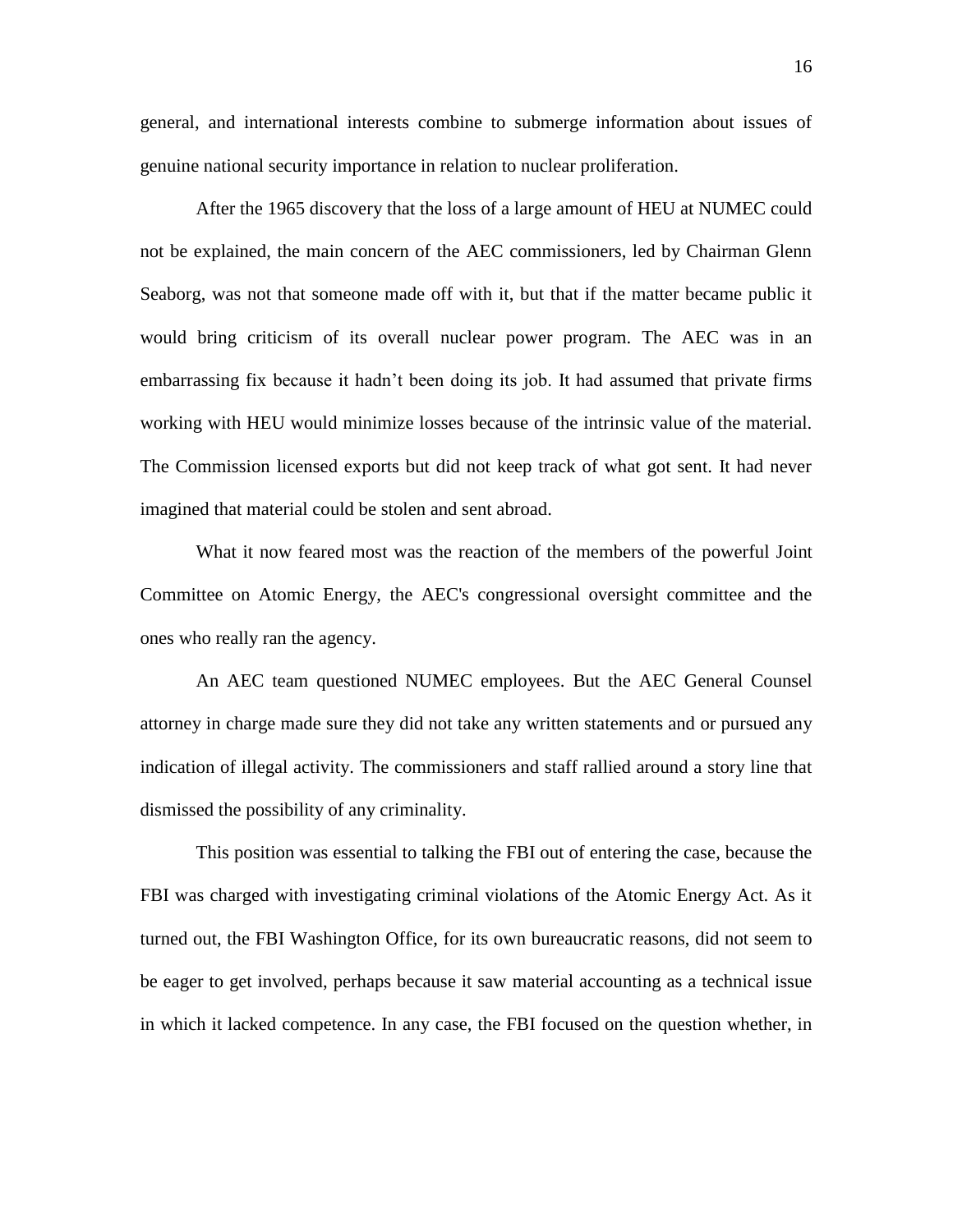view of NUMEC's function as an agent for Israeli government agencies, its president, Zalman Shapiro, should have registered as a foreign agent.

Unlike the FBI, the CIA, coming to the case from its interest in Israel's rapidly moving nuclear weapons program, *was* interested in NUMEC as a possible source of HEU for Israel. By 1968, on the basis of information obtained in Israel, the CIA was convinced that Israel had HEU and that it came from NUMEC. But the CIA was not permitted by law to conduct a domestic investigation. In April 1968 CIA Director Helms wrote Attorney General Clark a letter (one of the key documents that remain highly classified) that HEU processed at Apollo might have ended up at Dimona and asked that FBI investigate.<sup>21</sup> After memo from CIA AG Clark imposed surveillance on Shapiro, which lasted about a year and produced information on his contacts with Israeli that increased concern about NUMEC.

Helms informed President Johnson of the CIA's suspicions. Johnson reportedly told Helms, "Don't tell anyone else, even Rusk and McNamara." It was an election year.

### **Kissinger to Nixon 1969**

<sup>&</sup>lt;sup>21</sup> The April 2, 1968 Helms letter is in the Ford Presidential Library. In a covering note, Helms wrote, "Since the subject matter of this letter is so sensitive for obvious reasons, I would appreciate if you would return it to me when you have taken whatever action you feel appropriate." The CIA has repeatedly refused to declassify the letter, which might say more about the CIA's discovery in Israel of traces of HEU with a Portsmouth signature. In January 1978, Carl Duckett, CIA deputy director for science and technology, wrote to Chairman Morris Udall of the House Interior Committee to confirm that the CIA's suspicions in 1968 led to the letter from Helms to Clark. See John J. Fialka, "CIA Heads' Suspicions on A-Matter Reported," Washington Star, January 18, 1979. (Taken from footnote 19 of the Gilinsky-Mattson *Bulletin* article.)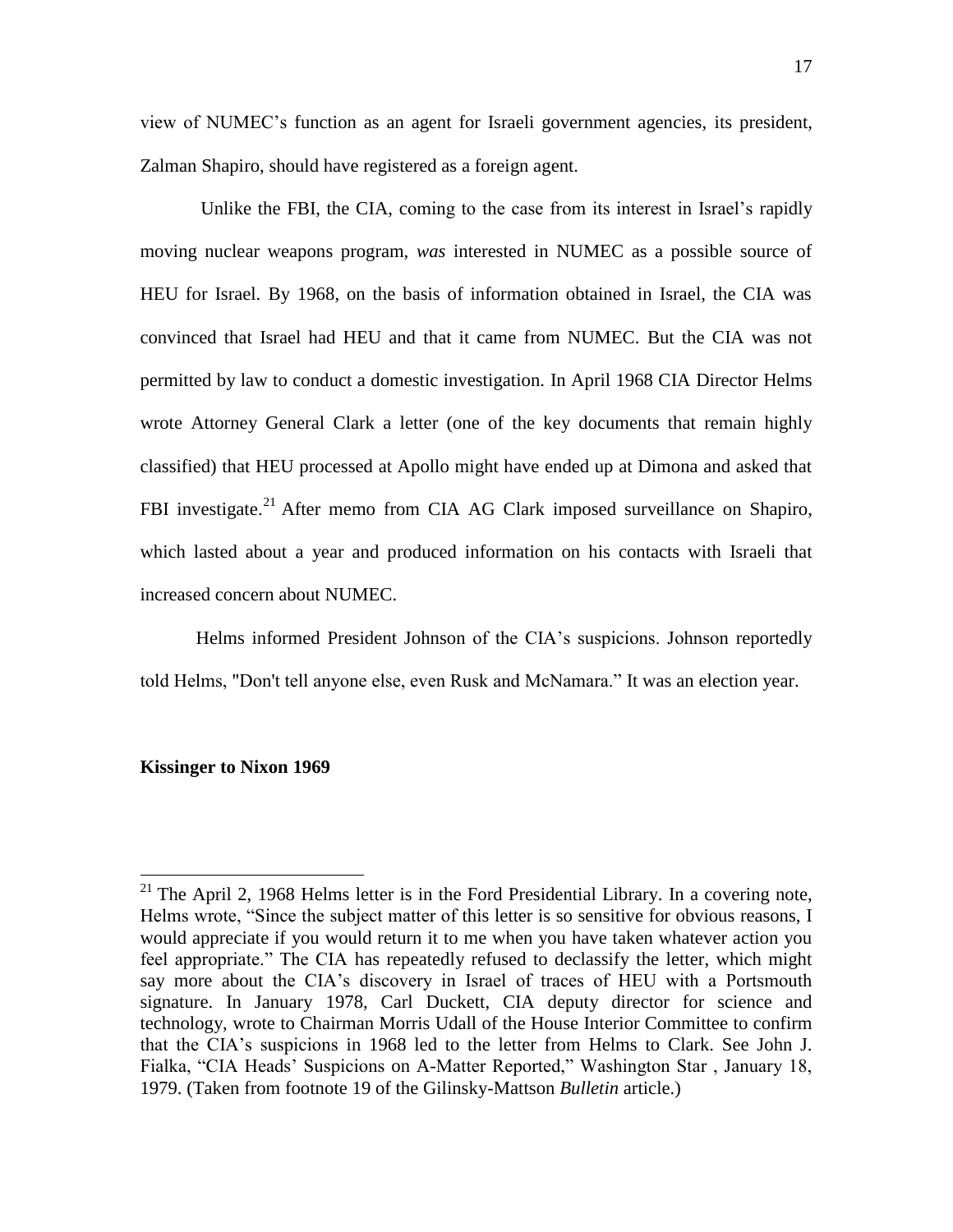After he became president Nixon took an interest in the NUMEC case, but not so much about the missing HEU but rather about Shapiro's connections with Israel. At the start of the administration the question of whether Shapiro should keep his AEC clearance at one time or another occupied the attention of the Attorney General, the Secretaries of State and Defense, the White House Counsel, the Science Advisor, the National Security Advisor, the AEC Chairman, and FBI Director.

During 1969 Henry Kissinger conducted a secret inter-agency study on how to deal with Israel's rapid advance toward nuclear weapons. (In truth, Israel had already produced its first nuclear warheads.) In the course of this, and in preparation for an upcoming discussion with Israeli Prime Minister Golda Meir, Kissinger provided a memorandum to the president that included in the "general intelligence judgment" the following:

There is circumstantial evidence that some fissionable material available for Israel's weapons development was illegally obtained from the United States by about  $1965.<sup>22</sup>$ 

This what-should-have-been stunning information—a clear reference to NUMEC obviously came from Helms. Nixon does not appear to have reacted. Perhaps "some fissionable material" doesn't mean much coming out of the blue. Or perhaps acting on it would have interfered with his plans. He was in the midst of making a deal with Golda Meir in which he would stop the US government from bothering the Israelis about nuclear weapons, which they were supposed to keep hidden. In return he expected them

 $22$  Memorandum, Henry Kissinger to Richard Nixon, July 19, 1969.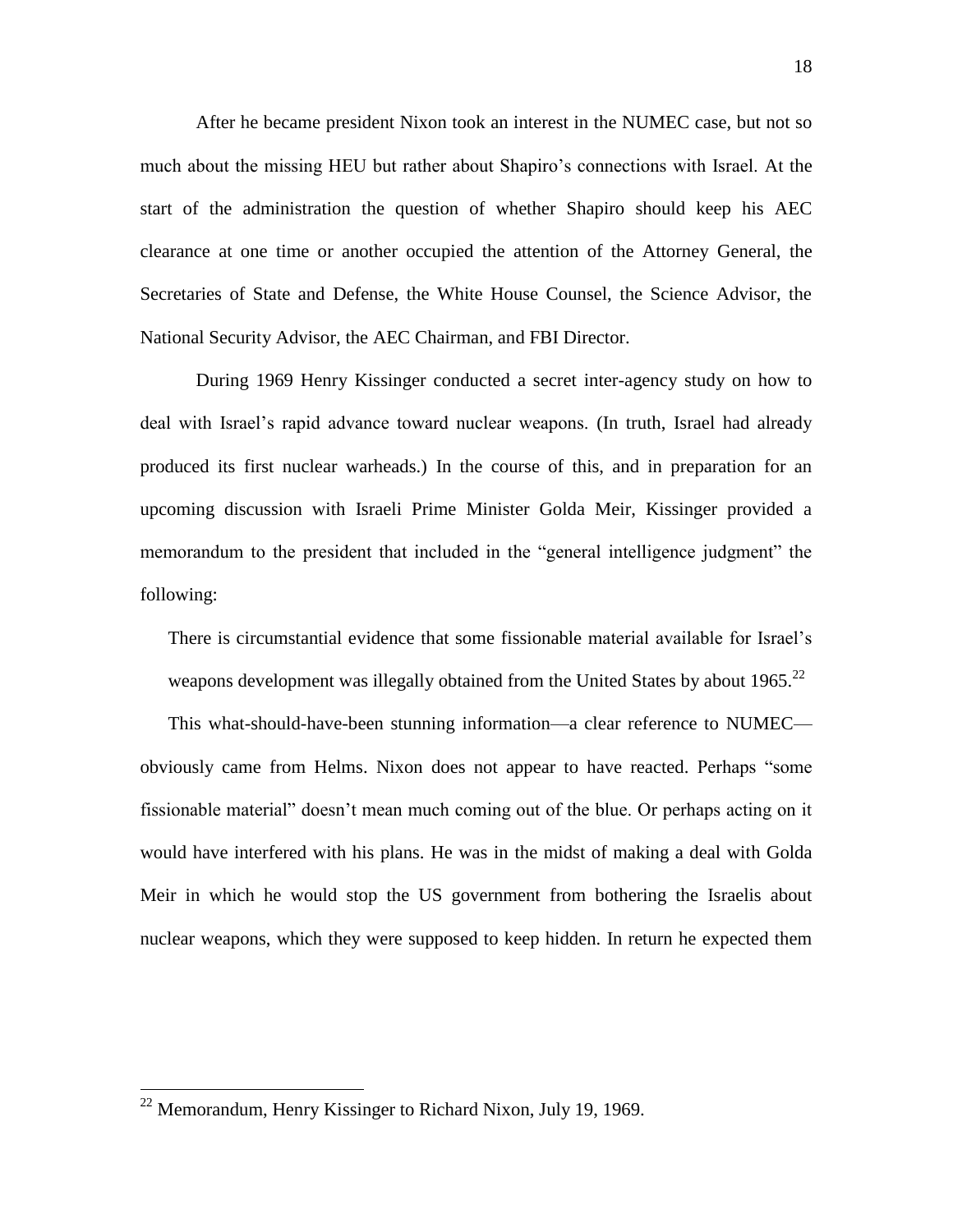to stand with him in the Cold War and especially in Vietnam, and to get US Jews on board, too.<sup>23</sup> And so the NUMEC issue disappeared from sight.

#### **Issue revived in 1976**

The case got revived at the end of the Ford administration. This came after the NRC (of which I was then a member) asked the CIA to provide a briefing on the NUMEC affair. To everyone's surprise, CIA's deputy director for science and technology, Carl Duckett, revealed that the CIA believed the missing HEU ended up in Israel.

The White House took an interest in the case. On the basis of his review of the FBI's performance, Attorney General Edward Levi informed Ford that the FBI had never conducted "an investigation into the alleged discrepancy in nuclear materials at NUMEC because it was advised by the AEC that any loss likely was attributable to inadequate accounting procedures and that there was no evidence or suspicion of a violation of law." In short, the US government had never performed a thorough investigation of the loss enough HEU for perhaps a dozen bombs.

Levi listed several criminal statutes that might have been violated, including some that pointed to the possibility that federal officials concealed the events after the fact. He concluded: "I believe it necessary to conduct an investigation," which he instructed the FBI to undertake. But Levi was soon out of office, as Jimmy Carter replaced Ford in the White House.

<sup>23</sup> Richard Nixon, *The Memoirs of Richard Nixon* (1978)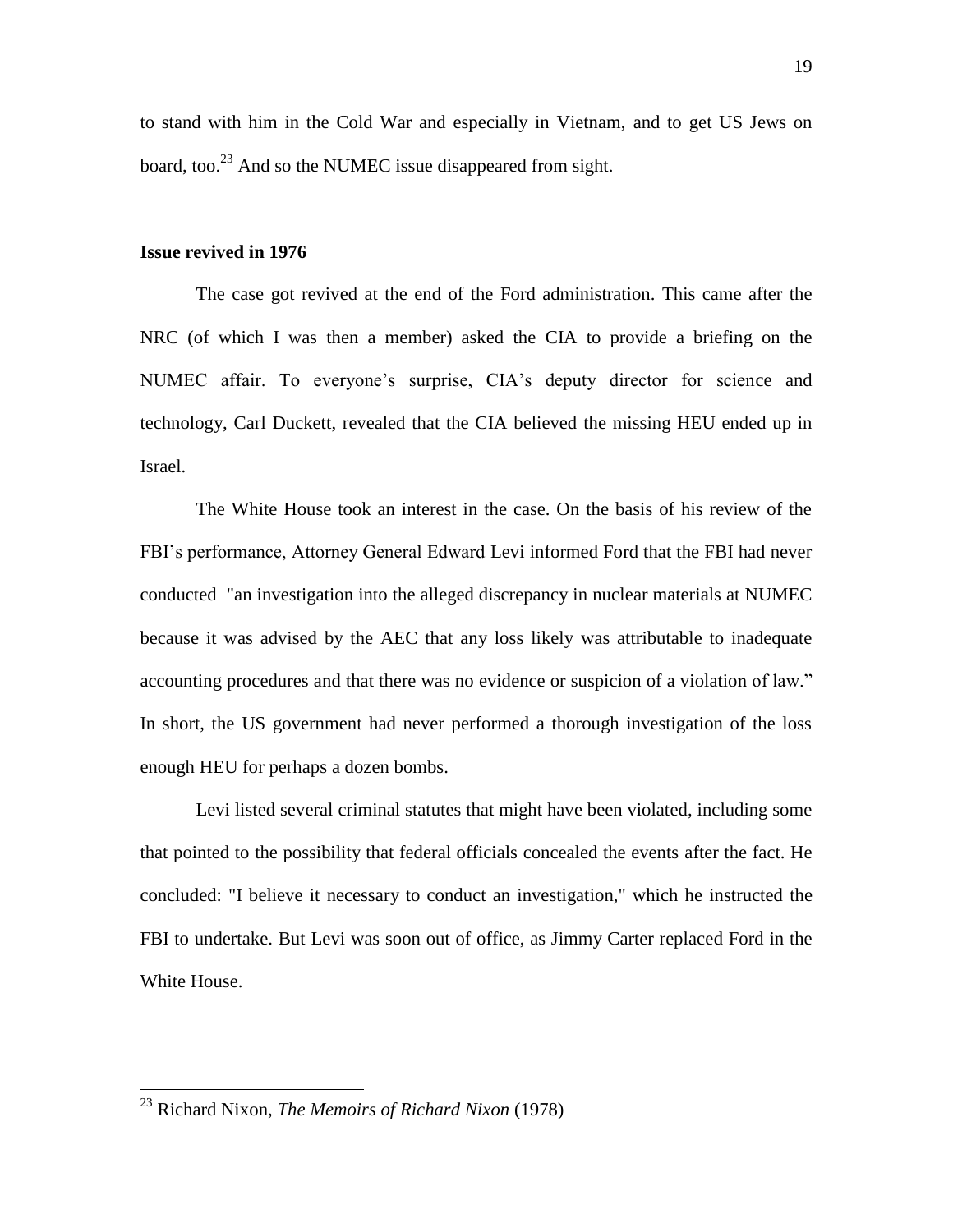# **Marsh (Ford counsel) to Watson (Carter transition)**

During the transition, John Marsh, Counsellor to the President, discussed the NUMEC case with Jack Watson, the head of Carter's transition team.<sup>24</sup> In early 1977 Marsh sent Watson the following Top Secret documents in the case:  $25$ 

- 1. Helms two-page memo to the Attorney General (Clark) (with transmittal cover) dated April 2, 1968;
- 2. Photostat of two-page letter from J. Edgar Hoover to Helms, dated September 3, 1969;
- 3. Helms three-page letter to the president, dated September 8, 1969;
- 4. Internal three-page memo from Carl Duckett to DCI, dated march 21, 1976 with a Memorandum for the Record, seven pages, dated March 9, 1972.

These are still the key documents in the NUMEC case and they still remain secret. Some information leaked out and there was a brief flurry of interest in the press. Mike Wallace even asked Prime Minister Menachem Begin about it interview in a 60 Minutes interview (and of course got nowhere). The matter of Israelis stealing bomb material from the United States was an awkward one in the middle of the "peace process," and dribbled away. That was also the fate of the information about the 1979 Israeli nuclear explosion seen in the ocean off South Africa.<sup>26</sup>

 $24$  The title was spelled with two ls.

<sup>&</sup>lt;sup>25</sup> Memorandum, John Marsh to Jack Watson, February 8, 1977

 $26$  In some ways this event, which the White House tried to pass off as the result of tiny particles hitting the satellite detector in a way that made it think it saw an explosion, is even more important than the NUMEC event. It was likely part of a series of Israeli tests of thermonuclear designs. I haven't included it in this account because it does not fall within activities that were claimed to be peaceful. See Leonard Weiss: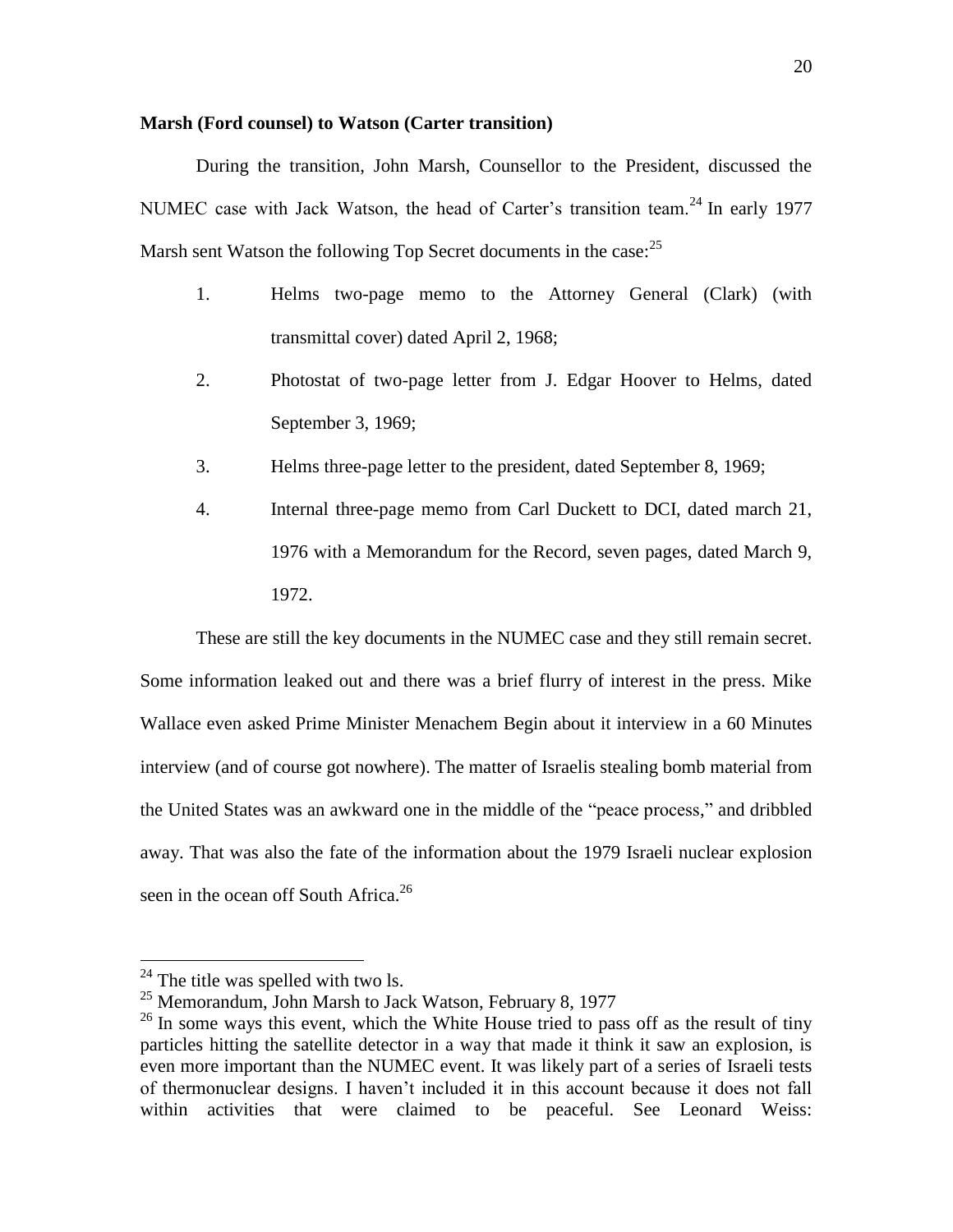The FBI continued to conduct interviews of former NUMEC employees, gathering some interesting information, but it all led nowhere.

#### **What does it mean?**

Sometimes violators get away with it, even when detected, as all sorts of real world—bureaucratic, political, international—considerations intrude on the notion that with only more and better intelligence and evaluation we can develop a system of safeguards and response that will deter violations of agreements and laws that protect against proliferation.

That is true, for example, if for the United States to respond vigorously to a violation would upset other international plans, as was the case in India. Immediately after the 1974 Indian bomb Henry Kissinger cabled the State Department from abroad with instructions not to issue a strong response, as it would interfere with his plans for dealing with Indira Gandhi.<sup>27</sup> From this it was a short step for the State staff to conclude that it would not do to accuse India of violating a contract with the United States.

It also helps a violator if he is seen as vital to carrying out a core US policy. That was the case with Pakistan in the 1980s, when Pakistan's assistance was seen by the United States as crucial to defeating the Soviets in Afghanistan. (And today, if a close and useful ally, say, such as Saudi Arabia, acted suspiciously, would we react as we do against Iran?)

http://www.mepc.org/journal/middle-east-policy-archives/israel-s-1979-nuclear-test-andus-cover

 $27$  Conversation with Harold Bengelsdorf.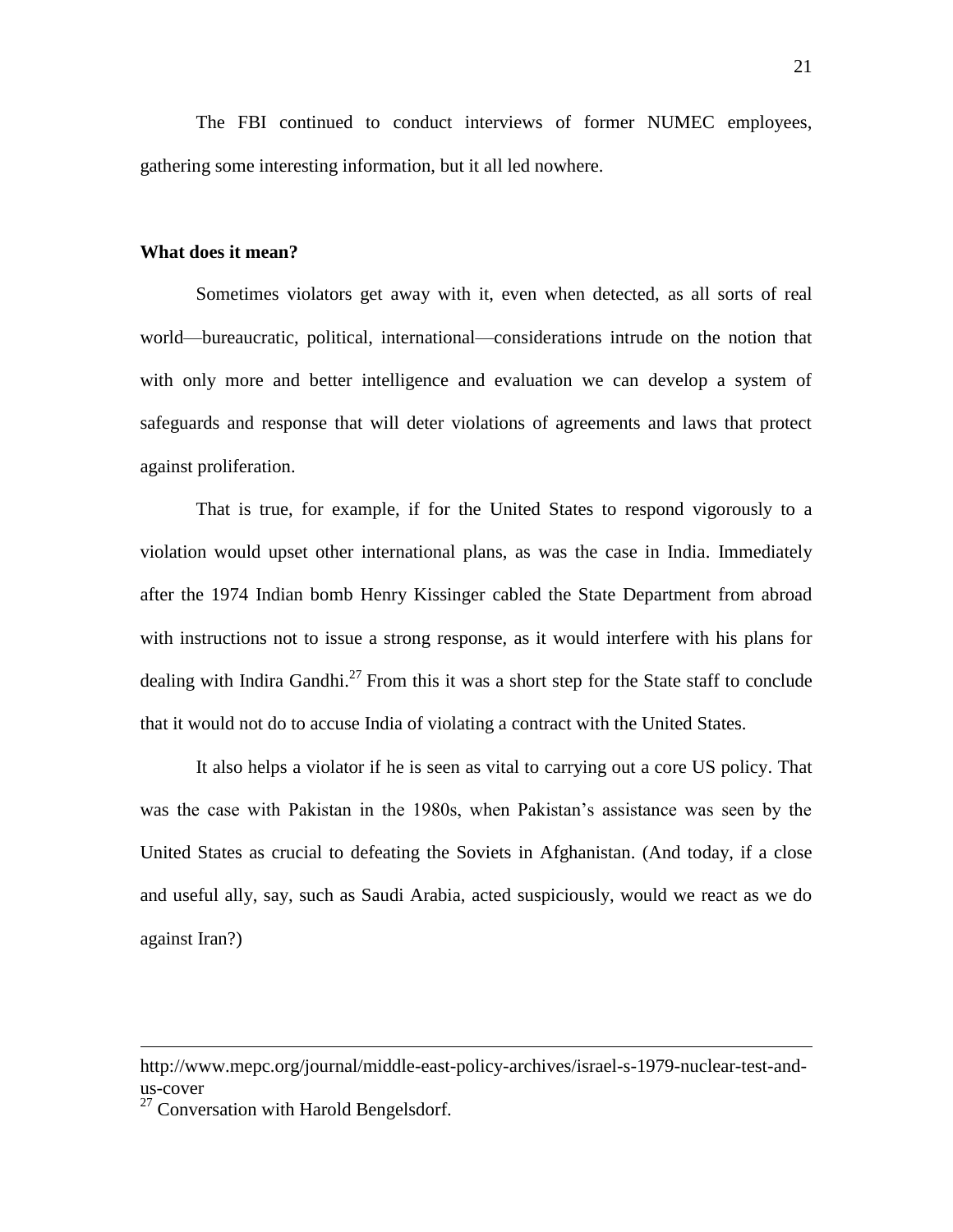The case of North Korea illustrates that you can thwart enforcement in the wake of an NPT violation, anyhow for a number of years, if you can make a credible enough threat against the major countries involved.

The Israeli situation is special. No other country can match the grip Israel has on US domestic politics, or ability to sway Congress. (The successful lobbying of the Indian American Council in connection with the 2008 US-India nuclear agreement demonstrates that India is learning fast how to mobilize its US diaspora.)

To bring US policy on Israeli nuclear weapons up to date, it is clear that the United States is not remotely ready to confront any possible Israeli wrongdoing in connection with its nuclear weapons. Our government is not even ready to confront the fact of Israel's nuclear weapons, even though every school child knows Israel has them. When newly elected President Obama was asked at his first news TV news conference in 2009 whether he knew of any nuclear weapon states in the Middle East, he said he didn't want to speculate. $^{28}$ 

The US official position on nonproliferation as it relates to Israel remains that the subject should not ever be discussed: At the IAEA Board of Governors Meeting in March 2013, under the heading, "Israeli Nuclear Capabilities and the Helsinki Conference on Establishing a Middle East WMD-Free Zone," Ambassador Joseph Macmanus, the Permanent U.S. Representative to the IAEA, stated:<sup>29</sup>

<sup>&</sup>lt;sup>28</sup> http://therealnews.com/t2/index.php?option=com\_content&task=view&id=31&Itemid= 74&jumival=4900

 $29$  At the IAEA Board of Governors Meeting, March 4-8, 2013, Agenda Item 8, http://vienna.usmission.gov/120306wmd.html